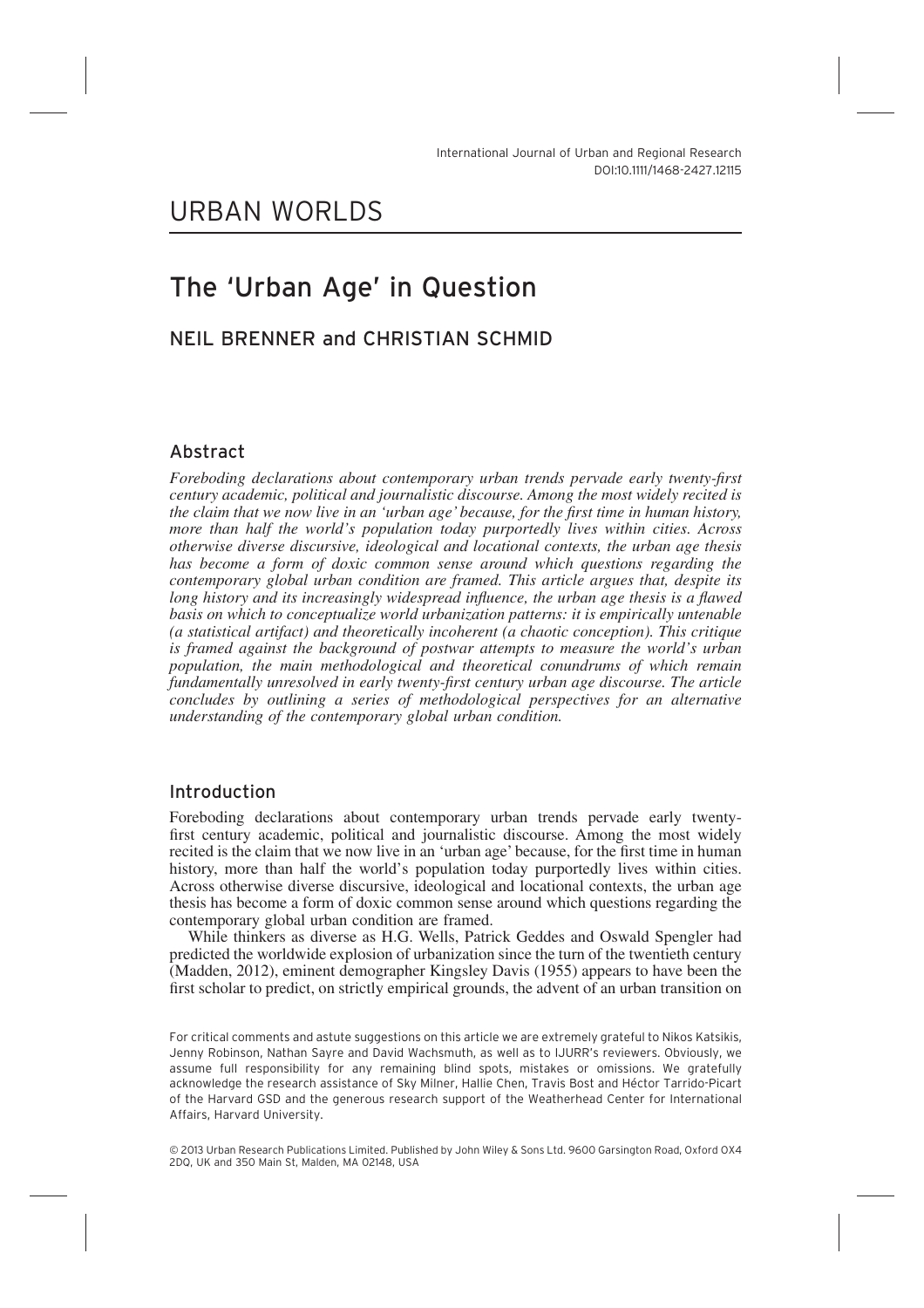a world scale. Although urban historian Adna Weber (1899) had pioneered the statistical investigation of city population growth in diverse national contexts at the turn of the twentieth century, it was only in the 1940s that the size of the world's entire urban population became a topic of sustained research and debate among demographers, sociologists and historians (Davis, 1972). Louis Wirth (1969 [1937]: 144) opened his classic 1937 text on urbanism by speculating on this question, and Kingsley Davis devoted a major portion of his career over the next several decades to its systematic empirical exploration (Davis, 1945; 1955; 1959; 1965; 1969; 1972). Davis himself generally adopted a rigorously scientific tone, but his data, methods and analyses were quickly appropriated to frame speculations regarding the global urban predicament. In a typical example, in the inaugural issue of *Urban Affairs Quarterly*, architect and UN housing analyst Ernest Weissmann (1965) built upon Davis' demographic data to anticipate a *fin de siècle* world-scale urban transition. Adopting an apocalyptic tone that would soon become *de rigueur* in such projections, Weissmann argued that over 60% of the world's population would be urban as of 2000, that the resultant 'urban crisis in the world' would require a 'rate of construction . . . over 40 times that of the past', and that this situation would in turn 'harbor dangers for human progress no less frightening than atomic warfare' (Weissmann, 1965: 66, 69; *passim*).

UN research teams had been systematically tracking global population levels since 1951, and began to produce worldwide data coverage as of 1968 (Davis, 1972: 5). It was only from the mid-1980s onwards, however, that UN analysts began to anticipate a world-scale urban transition in their regular reports on human settlement trends. An issue of a UNESCO magazine from 1984 on 'The urban explosion' articulated an early version of this claim:

The universalization of urbanism is a new fact. Before the year 2000, for the first time in the history of humanity, the world will have more town dwellers than country dwellers . . . This demographic and urban evolution is taking place in the context of an economic crisis and the imbalance in population distribution will be accompanied by an increasing gap in the distribution of wealth (Glissant, 1984: 24, 25).

During the following decade, this prediction was repeated within the UN's regular reports on *World Urbanization Prospects*, and by the mid-1990s it had become the framing observation around which the United Nations Center for Human Settlements (UN-Habitat) opened its second *Global Report on Human Settlements* (UN-Habitat, 1996: xxi). During the early 2000s, a series of UN studies declared the dawn of this 'urban age' to be imminent, and in 2007 two major UN agencies framed their yearly reports around the following dramatic assertions:

In 2008 the world reaches an invisible but momentous milestone. For the first time in history, more than half its human population, 3.3 billion people, will be living in urban areas (UNFPA, 2007: 1).

Sometimes it takes just one human being to tip the scales and change the course of history. In the year 2007, that human being will either move to a city or be born in one. Demographers watching urban trends will mark it as the moment in which the world entered a new millennium, a period in which, for the first time in history, the majority of the world's people will live in cities (UN-Habitat, 2007: 1).

Since the mid-2000s, the thesis of an urban age has also gained considerable international prominence and resonance through the work of The Urban Age Project, a multi-sited conference series and research initiative organized through the Cities Programme at the London School of Economics (LSE) and funded through a major grant from the Deutsche Bank's Alfred Herrhausen Society. The LSE-Deutsche Bank project has, to date, produced two graphically striking and widely distributed volumes, *The Endless City* and *Living in the Endless City* (Burdett and Sudjic, 2006; 2010) both of which are framed with direct reference to the UN agency demographers' assertions.Although the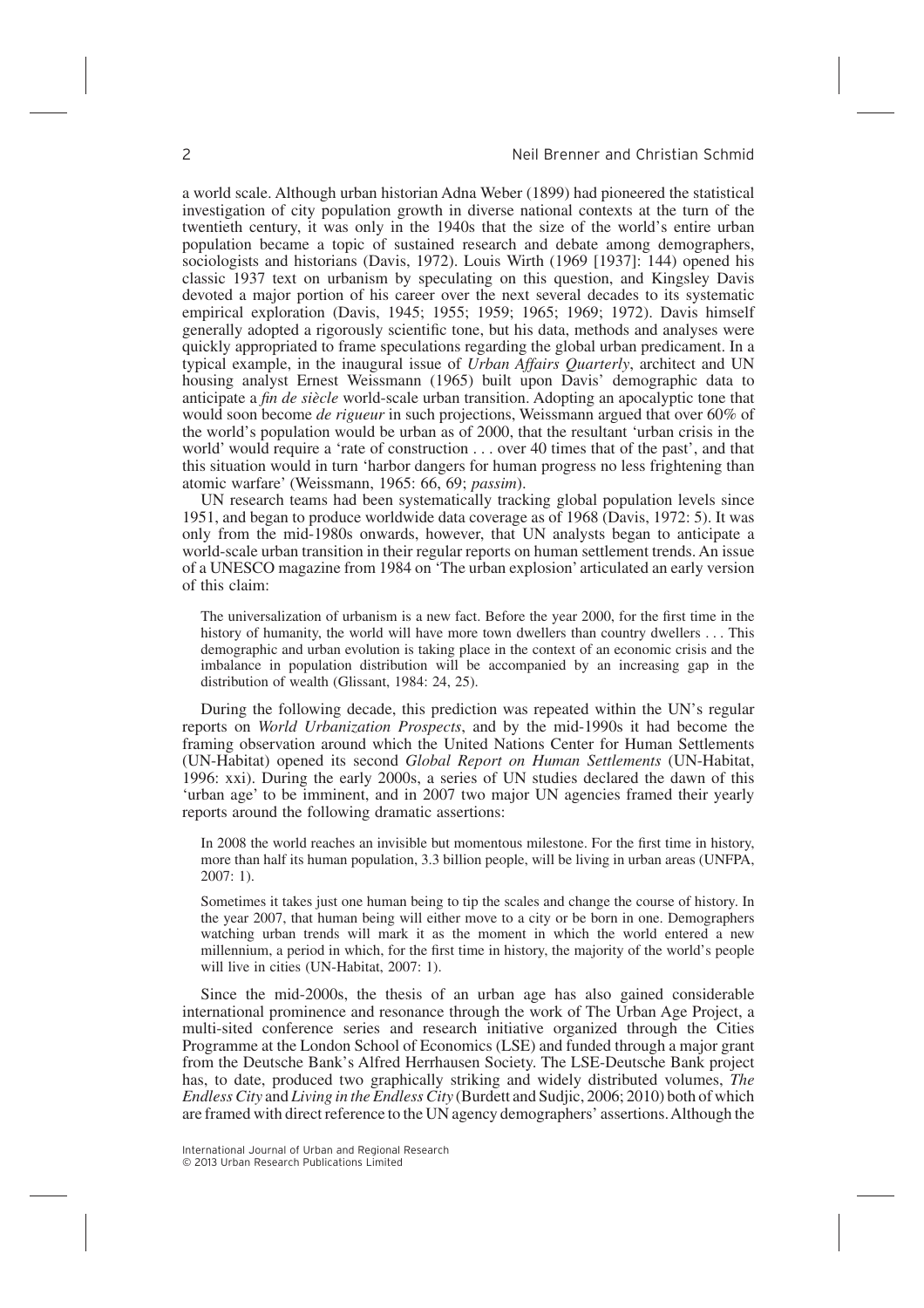LSE-Deutsche Bank volumes contain a range of substantive arguments and place-specific narratives regarding the contemporary global urban condition, the overarching thesis of an urban age is its central framing device. As the volumes' editors explain:

Given that more than half the world's population is now living in cities — a number that is likely to reach 75 percent by 2050, while it was only 10 percent in 1900 — . . . urban questions have become truly global ones, with significant consequences for the future of our planet (Burdett and Rode, 2006: 8).

The urban age thesis is also prominently represented on the cover images of both LSE-Deutsche Bank volumes through a series of numbers, percentages and symbols that highlight the 50% global urban population threshold that is claimed to have recently been crossed. These pictorial illustrations of the urban age thesis serve as powerful, accessible branding devices through which the LSE-Deutsche Bank project represents its perspective on global urban research and practice (see Figure 1).

But the urban age thesis is not only the province of UN demographers and the LSE-Deutsche Bank research team. Since the late 1990s it has been embraced with increasing frequency in international urban scholarship and policy research, often by influential thinkers and practitioners, as a convenient metanarrative for framing a wide variety of investigations within or about cities. Thus, in the early 2000s, Rem Koolhaas' Harvard research team opened its *Mutations* report with a page-sized, large-font rendition of the UN's urban age thesis (see Figure 2).



**Figure 1** The urban age as a branding device (*source*: Burdett and Sudjic, 2006; 2010: cover images, © Phaidon Press, reproduced by permission)

At the outset of the twentieth century, 10% of the population lived in cities

 $In 2000,$ around 50% of the world population lives in cities

In 2025. the number of city-dwellers could reach 5 billion individuals (two thirds of them in poor countries)

**Figure 2** The urban age as framing metanarrative (*source*: Koolhaas, 2000: 1–2, © Actar, reproduced by permission)

Source: Global Urban Observatory

International Journal of Urban and Regional Research © 2013 Urban Research Publications Limited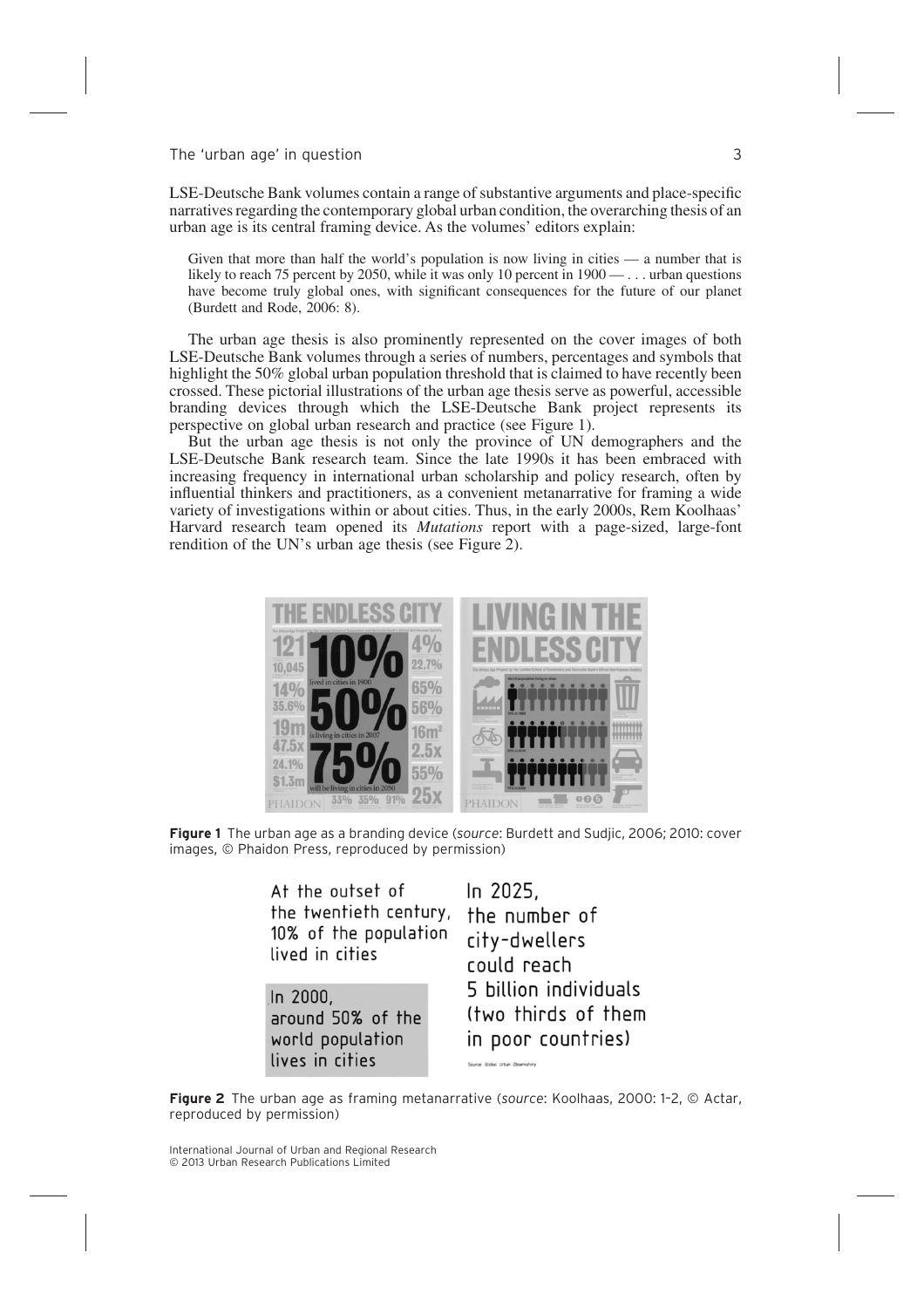Similarly, Manuel Castells (2002: ix) introduces a volume on urban inequality and community action in the developing world by suggesting that:

Our blue planet is fast becoming a predominantly urban world. Probably around the time you are reading this book, we will be crossing the threshold of 50 percent of the world's population living in urban areas, up from 37 percent in 1970 . . . The forces behind this process of accelerated urbanization appear to be irreversible.

The claim is dutifully repeated by the editors of a 2008 special issue of the respected journal *Science*:

Cities are now home to more than half the world's 6.6 billion humans. By 2030, nearly 5 billion people will live in cities (Ash *et al*., 2008: 739).

The trope is also repeated by researchers working for consulting firm McKinsey in a report on the economic role of cities:

The world is in the throes of a sweeping population shift from the countryside to the city  $\dots$ for the first time in history, more than half of the world's population is now living in towns and cities (McKinsey Global Institute, 2011: 3).

Even the fiercely critical urbanist Mike Davis opens *Planet of Slums* (2006: 1) with his own formulation of the UN's declaration:

Sometime in the next year or two, a woman will give birth in the Lagos slum of Ajegunle, a young man will flee his village in west Java for the bright lights of Jakarta, or a farmer will move his impoverished family into one of Lima's innumerable *pueblos jovenes*. The exact event is unimportant and it will pass entirely unnoticed. Nonetheless it will constitute a watershed in human history, comparable to the Neolithic or Industrial revolutions. For the first time the urban population of the earth will outnumber the rural.

As the above quotations indicate, the urban age thesis is today repeated with monotonous regularity across diverse discursive, institutional and political terrains, including by some of the most influential urban intellectuals of our time (Gleeson, 2012). Indeed, countless additional examples of this seemingly omnipresent discursive trope could be enumerated from international organizations (including the UN, the World Bank and the World Health Organization), research reports by governmental and nongovernmental agencies, international scholarly journals, magazine and newspaper articles, as well as from planning, design and consultancy documents, conference dossiers and public presentations by politicians, developers, architects and urbanists around the world. The urban age appears, in short, to have become a *de rigueur* framing device or reference point for nearly anyone concerned to justify the importance of cities as sites of research, policy intervention, planning/design practice, investment or community activism. Much like the notion of modernization in the 1960s and that of globalization in the 1980s and 1990s, the thesis of an urban age appears to have become such an all-pervasive metanarrative that early twenty-first century readers and audiences can only nod in recognition as they are confronted with yet another incantation of its basic elements.

This article argues that, despite its long history in urban demography and its increasingly widespread influence in contemporary scholarly and policy discourse, the urban age thesis is a flawed basis on which to conceptualize contemporary world urbanization patterns: it is empirically untenable (a statistical artifact) and theoretically incoherent (a chaotic conception). This critique is framed against the background of postwar attempts to measure the world's urban population, the main methodological and theoretical conundrums of which remain fundamentally unresolved in early twenty-first century urban age discourse. The article concludes by outlining a series of methodological perspectives for an alternative understanding of the contemporary global urban condition.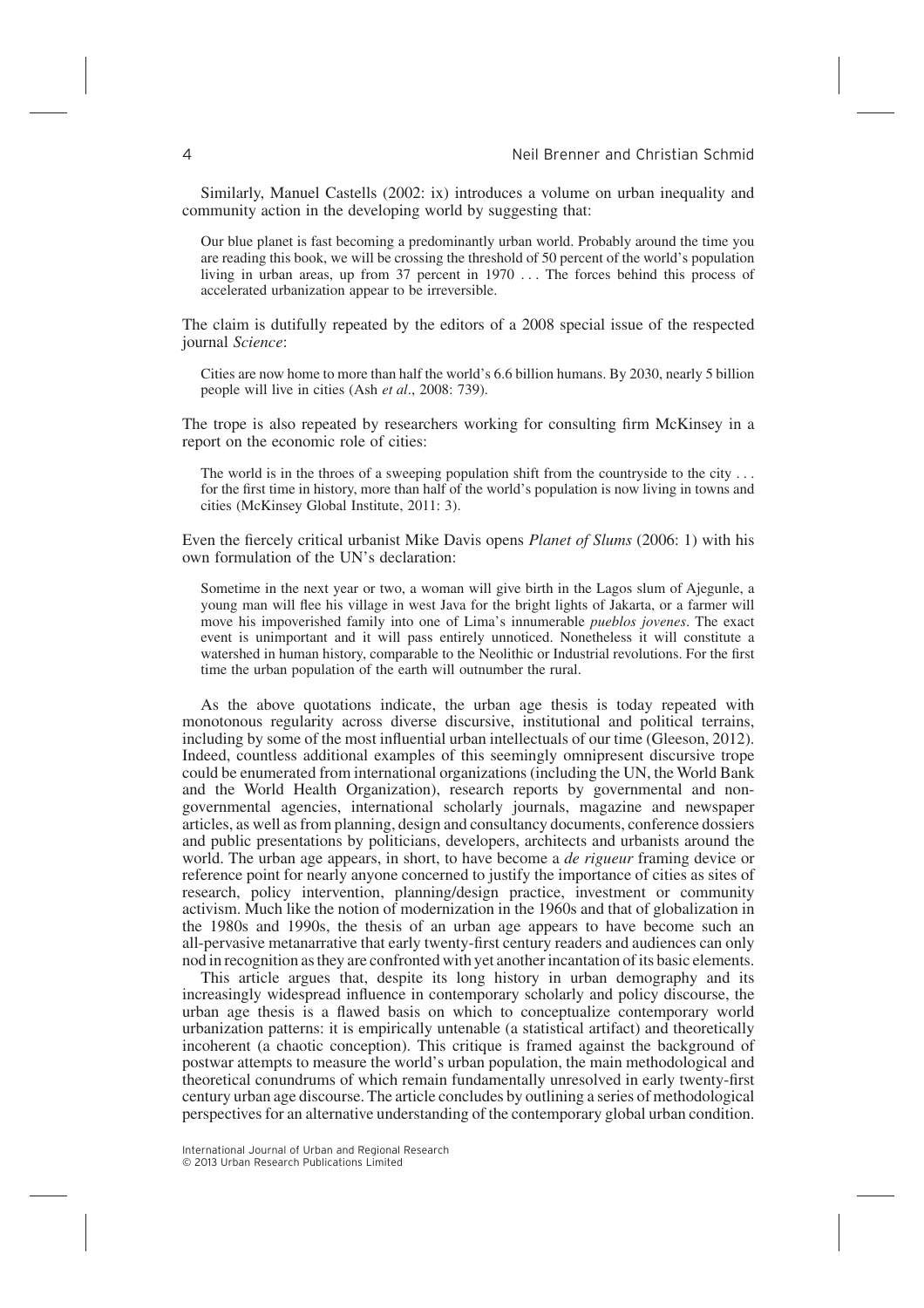#### Background: the postwar debate on urban population thresholds

Since the 1950s, when systematic research on the world's urban population was first attempted, analysts wrestled with a fundamental empirical and theoretical problem: how to determine the appropriate spatial boundaries of the areas whose populations were to be measured. Given the relentless dynamics of sociospatial restructuring that have continually reworked the boundaries, scale and morphology of urbanization since the nineteenth century, it would seem futile to impose statistical or analytical fixity upon any settlement space, urban or otherwise, for even the most basic demographic calculation. Yet is not precisely such a fixity required in order to measure the size of a population at any scale? Since the earliest attempts to measure the world's urban population, this thorny issue has been confronted through diverse methodological strategies, but it has never been adequately resolved. Demographic approaches attempt to solve this fundamentally spatial problem — where to draw the boundaries of an urban(izing) territory? — by converting it into a numerical one — how many inhabitants are required, within a *predefined* jurisdictional unit, to justify its classification as 'urban'? Thus emerged the debate on urban population thresholds (UPTs), which began in the 1930s and persists up to the present (Schnore, 1964; Bloom *et al*., 2010; Montgomery, 2010).

Kingsley Davis was one of the earliest contributors to such debates. In one of his most influential confrontations with this challenge, derived from his pioneering efforts to construct a World Urban Resources Index with his colleagues at Columbia University, he initially worked with a rather loose, contextually embedded notion of 'cities' as having substantially larger populations than smaller 'towns' and surrounding areas during a given historical period (Davis and Hertz Golden, 1954; Davis, 1955). While Davis suggested that the relevant UPT would vary historically, he ventured a definition of 'genuine urbanization' as a situation in which 'a substantial portion of the population lived in towns and cities' (Davis, 1955: 433). This notion was formalized as: ' $U = P_c / P_t$ ' (U = urbanization;  $P_c$  = population of cities and  $P_t$  = total population); the key insight was that urbanization rates could fluctuate 'independently of the absolute number of people living in cities' because they were contingent upon absolute (national) population size (Davis and Hertz Golden, 1954: 7). On this basis, reflecting on the period of capitalist modernization that ensued following the first industrial revolution, Davis introduced what is probably one of his better-known analytical maneuvers: he proposed a primary definition of cities as places containing a population of 100,000 or more, and a secondary one based on a smaller population threshold of 20,000. Based on this, in an adventurous foray into what was then largely uncharted statistical terrain, he and his colleagues produced some of the first estimations of world urban population since 1800, as well as some forecasts regarding future trends. A half century prior to the urban age declarations of UN-Habitat and the LSE-Deutsche Bank team, Davis (1955: 434) confidently proclaimed that 'the human species is moving rapidly in the direction of an almost exclusively urban existence'. A decade later, he was even more specific in his prediction: 'At the 1950–1960 rate the term "urbanized world" will be applicable well before the end of the century' (Davis, 1965: 52; see also Davis, 1972: 121).

But why a UPT of 100,000 and not a smaller or larger one? Davis offered no theoretical justification for his choice: he simply demonstrated what such a criterion, as well as his secondary one of 20,000, would entail in empirical terms for the urban measurements in question, both at a world scale and among the major world regions (Davis, 1955: 434, Figure 2). From the late 1950s and throughout the 1960s, along with his colleagues at Columbia's Bureau of Applied Social Research and Berkeley's Institute of International Studies, Davis intensified his efforts to fine-tune and deploy this scheme in the interest of creating a data set with basic units that would be suitable for crossnational comparisons. Despite several important technical and empirical modifications to the original formula, the specificity of such units was bracketed, or treated merely in passing. Their definition was understood primarily as a methodological challenge — as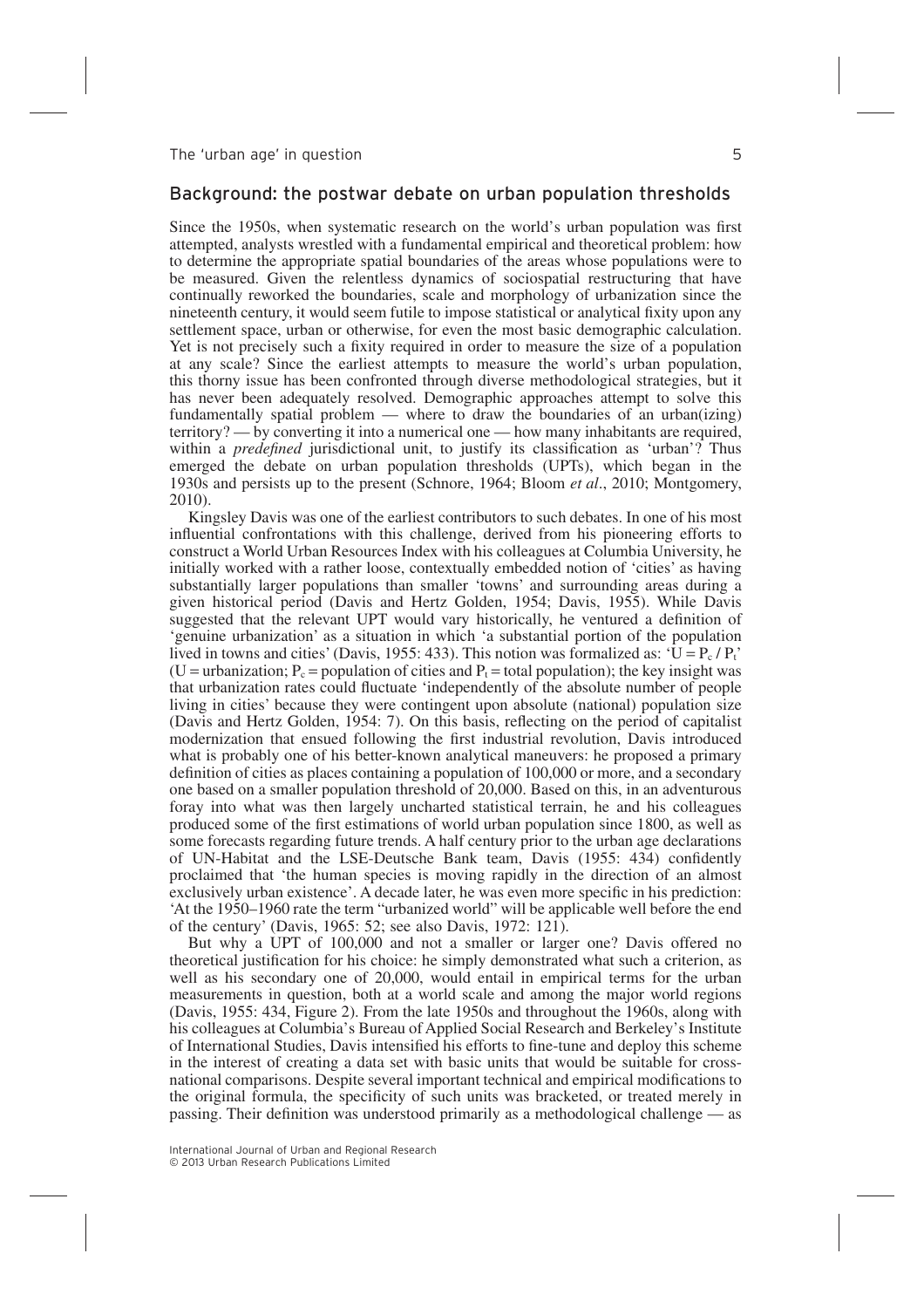a 'problem of comparability' (Gibbs and Schnore, 1960: 160) resulting from a lack of standardized cross-national data and 'the technical problems presented by this deficiency' (Davis, 1959: 1–2).

And yet, even as Davis' statistical calculations appeared to reify the urban condition based on a relatively arbitrary UPT, he occasionally articulated a more nuanced understanding of the historical-geographical transformations that were unfolding around him. He thus concluded one of his early studies by insisting that 'one must guard against assuming that cities will retain their present form' (Davis, 1955: 437). In a speculative but prescient passage that pointed beyond the confines of a purely demographic approach, he succinctly outlined the dramatic processes of metropolitan expansion and dispersion that were already profoundly altering inherited urban and regional configurations during the early postwar period in which he was writing. In so doing, he considered the possibility that 'rurality' might disappear entirely in conjunction with the consolidation of a totally 'new kind of urban existence': 'At the periphery, it may well be that the metropolis and the countryside, as the one expands and the other shrinks, will merge together, until the boundaries of one sprawling conurbation will touch those of another, with no intervening pure countryside at all' (*ibid*.). In subsequent writings, Davis reiterated this acknowledgment with reference to intensifying 'suburbanization and fringe development' in the 'advanced societies', which he considered to cause 'the entire process of urbanization [to] become ambiguous' (Davis, 1965: 44). However, Davis left to others the task of reconciling such insights and predictions with his own, far more influential statistical estimations, the coherence of which hinged upon a tightly circumscribed, if not static, understanding of human settlement space.

The spatial essence of Davis' conceptualization was succinctly captured in a map produced by the UN's Division of Economic and Social Affairs, typical of several such maps produced by prominent urban social scientists during this time (for example, Berry, 1961: 580, Figure 1; Hoyt, 1966 [1962]: 329), which built extensively on Davis' data and methods (UN-DESA, 1969). Embedded within a text that repeatedly underscored the limitations of extant UN urban data in light of comparability problems as well as ongoing dynamics of sociospatial and demographic restructuring, the map nonetheless represented the state of knowledge on world urbanization by adopting a uniform UPT of 20,000 for all national data sets. Continental and subcontinental land masses were coded according to national urbanization levels as recorded in 1960 (see Figure 3).

From a contemporary point of view, three key aspects of this representation of world urbanization are particularly striking. First, the map contains no attempt to represent urban or rural areas, or even major cities. While the UN researchers considered the urban/rural divide to be a quantitative fact, demonstrable through hard demographic data, they appeared to consider the task of demarcating its precise spatial boundaries to be irrelevant, whether within or among states or continents. Consequently, the bulk of the world map is empty — the only lines of demarcation are national borders, subcontinental divisions and continental land masses. Second, the map articulates a vision of urbanization in which national territories and, through an aggregation technique, continents and subcontinents, are viewed as the natural scales of urbanization. In this manner, the UN researchers spatialized Davis' conceptualization of urbanization rates as a proportional measurement (city population growth as a proportion of national population growth). Within this framework, the geographical locations and spatial boundaries of cities and metropolitan regions were inconsequential; what mattered was their differential population sizes relative to those of larger units (national territories, subcontinents, continents). Third, although the map represents urbanization levels as an encompassing property of large-scale territories, its authors recognized that the 'urban' phenomena contained within the latter were, in practice, quite heterogeneous, even in purely demographic terms. Differences among cities whose populations exceeded the specified UPT of 20,000 were not captured in the map; nor were similarities among such putatively urban locations and those settlements that, owing to their lower population levels, were classified as non-urban or rural. In this way, the quest to code entire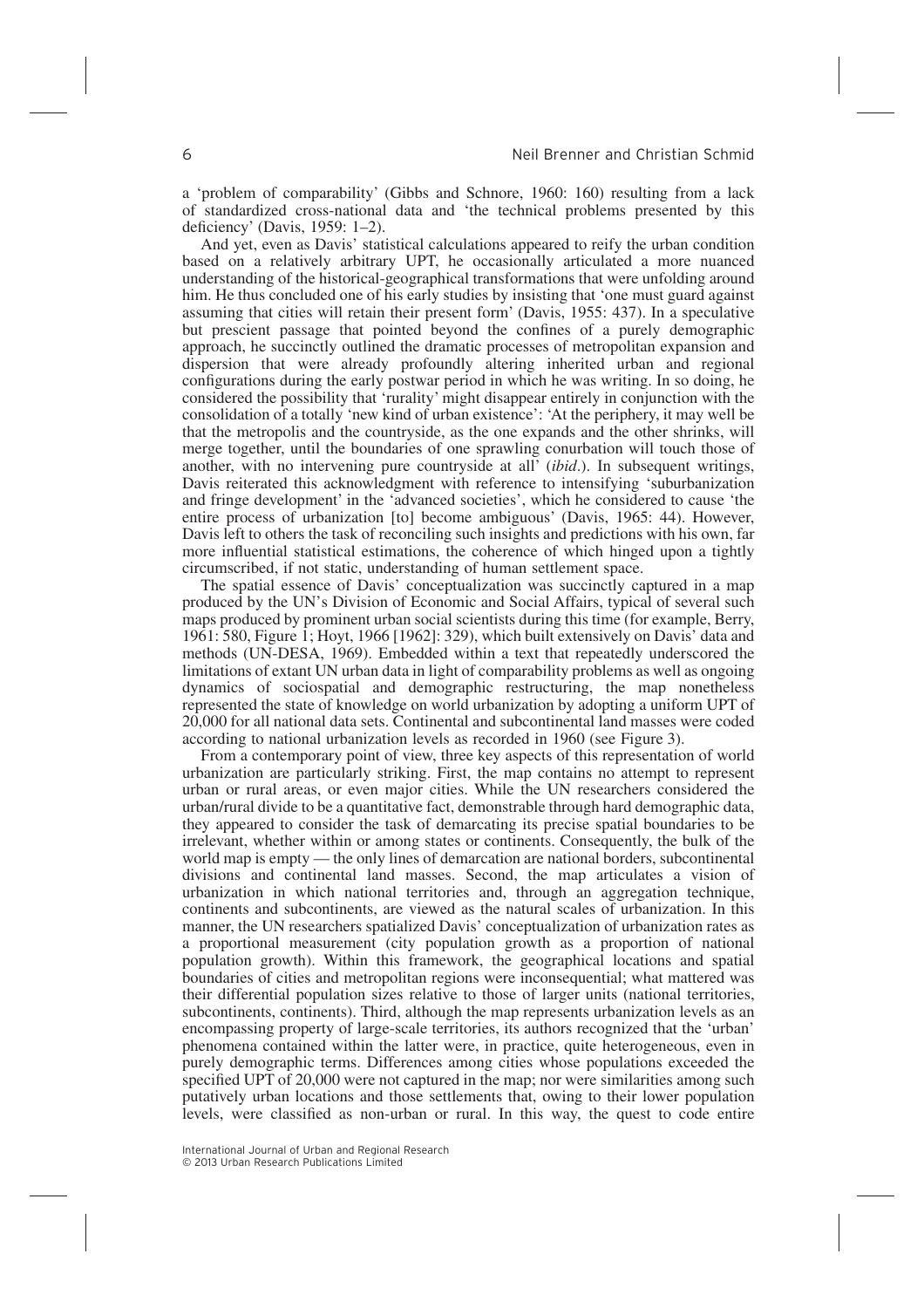

International Journal of Urban and Regional Research © 2013 Urban Research Publications Limited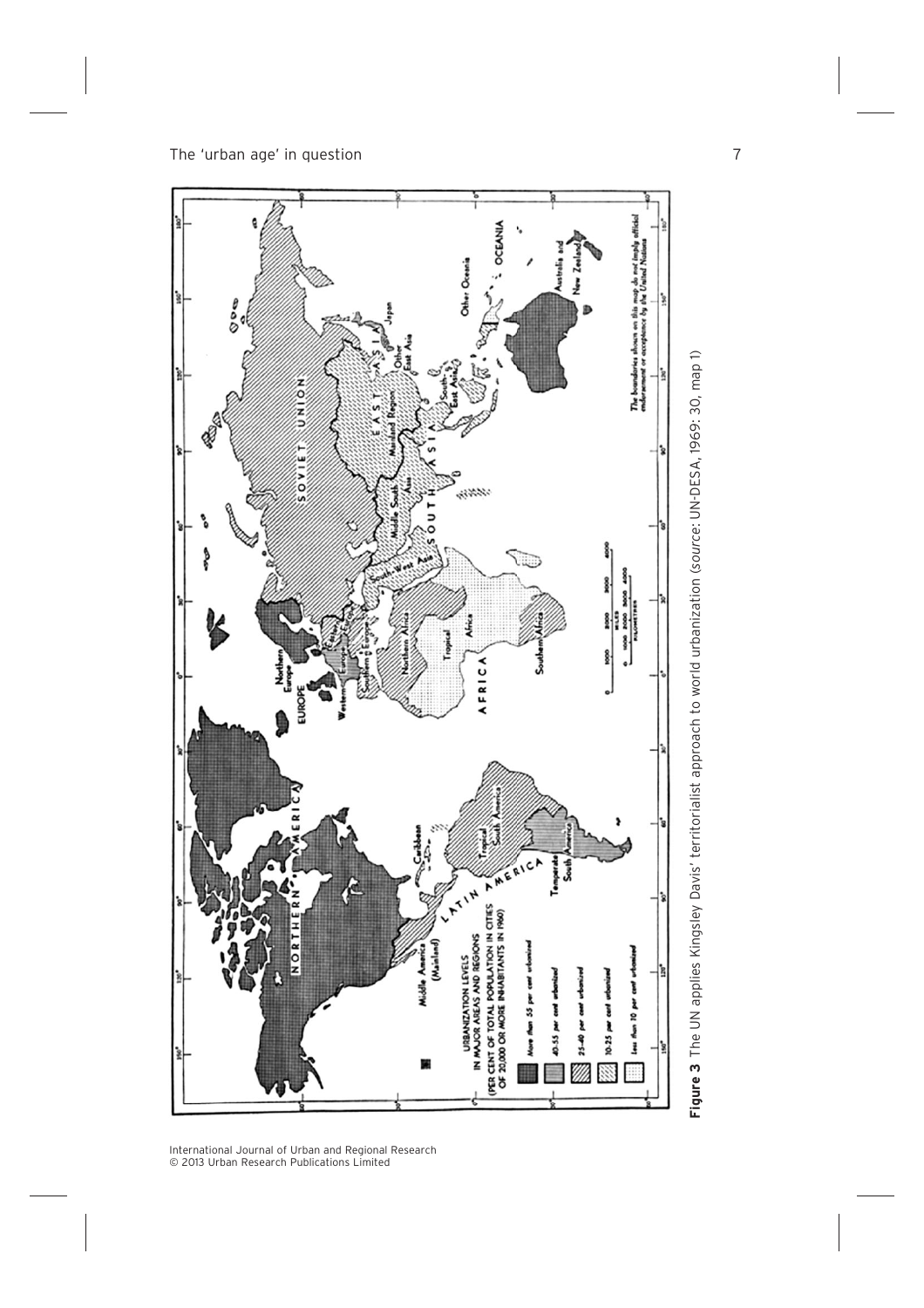territories according to aggregate urbanization levels entailed a rather dramatic statistical and cartographic simplification of *de facto* patterns of internal sociospatial differentiation. However, for the UN-DESA research team, this homogenizing representation of national, subcontinental or continental territories was considered appropriate, given the need to grasp differential urbanization patterns on a *world* scale. While contemporary urban age metanarratives are grounded upon updated data, we argue below that they have reproduced in nearly identical form the underlying conceptual orientations, geographical imaginaries and representational strategies associated with this methodologically territorialist model of world urbanization from the 1960s.

# The theoretical imperative: postwar critiques of urban demography

In contrast to Kingsley Davis' empirical and methodological confrontation with the problem of defining the urban (population) unit, Louis Wirth (1969 [1937]) had insisted on its fundamentally theoretical character nearly two decades earlier. Even at that time, population-based definitions of cities had achieved such prominence among urban historians, sociologists and demographers that Wirth was motivated to open his major theoretical statement on urbanism with a frontal attack on them. In broad empirical terms, Wirth recognized the practical need for such definitions, but on a theoretical level he considered them ahistorical and indeterminate. Whether the relevant UPT was set at 2,500, 4,000, 8,000, 10,000, 25,000 or 100,000, Wirth maintained, a purely populationbased definition of the urban condition was 'obviously arbitrary', since 'no definition of urbanism can hope to be satisfying if numbers are the sole criterion' (Wirth, 1969 [1937]: 145). In so far as UPT definitions always relied upon the boundaries of extant local and regional administrative units, they had to be viewed as artifacts of juridical convention rather than as indicators of sociologically meaningful circumstances.

Moreover, Wirth argued, given the constant flow of people across such boundaries, population-based definitions of urban areas provided no more than a rough, and often highly misleading, indication of urbanity. Ostensibly 'non-urban' settlement units located on the fringes of metropolitan centers often had more in common with the latter areas than with larger towns situated in more isolated regions. He thus curtly dismissed the demographers' apparent assumption that 'urban attributes abruptly ceased to be manifested beyond an arbitrary boundary line' (*ibid*.: 146). In a formulation that is strikingly reminiscent of Marx and Engels' (2000 [1848]: 248–9) characterization of the capitalist world economy in *The Communist Manifesto*, Wirth (1969 [1937]: 143–4) insisted that the twentieth-century urban condition had to be understood with reference to thickening webs of connectivity among dispersed, differentiated, expanding and unstable constellations of metropolitan social organization, and increasingly, to an emergent worldwide horizon towards which urbanization processes were radiating:

The degree to which the contemporary world may be said to be 'urban'is not fully or accurately measured by the proportion of the total population living in cities. The influences which cities exert upon the social life of man [*sic*] are greater than the ratio of the urban population would indicate, for the city is . . . the initiating and controlling center of economic, political, and cultural life that has drawn the most remote parts of the world into its orbit and woven diverse areas, peoples, and activities into a cosmos.

However, despite Wirth's recognition of the spatially expansive, boundarysuperseding dimensions of urbanization, his theory of urbanism was almost completely insulated from such insights, and from the largely uncharted analytical and empirical terrain they opened up (Brenner, 2012). His theory was instead premised on the assumption that social life continued to be — indeed, necessarily *is* — organized into coherently bounded spatial envelopes ('human settlements') that could be neatly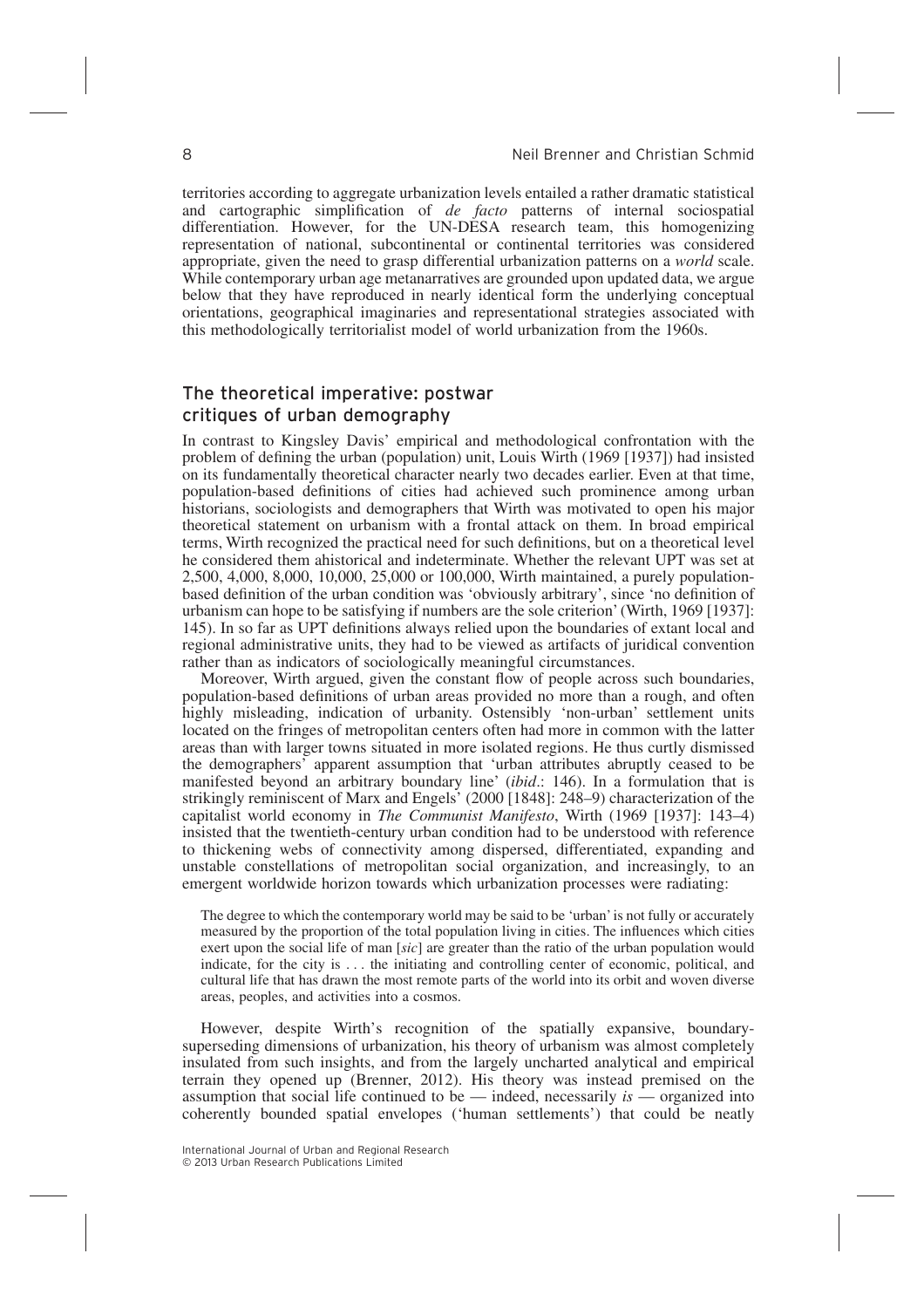### The 'urban age' in question example and the set of the set of the set of the set of the set of the set of the set of the set of the set of the set of the set of the set of the set of the set of the set of the set of the se

typologized, and whose demographic properties (including his classic triad of size, density and heterogeneity) engendered distinctive forms of social behavior within those boundaries. In other words, even if UPTs could not be relied upon to classify the spatial unit in question, Wirth continued to presuppose that this unit would naturally be characterized by certain sociospatial properties — discreteness, coherence and boundedness. It is this element of Wirth's theory that has been canonized in twentieth-century urban sociology, but we shall see that his critique of urban demography and, more generally, his insistence on the fundamentally theoretical character of the urban question are far more relevant to contemporary discourse on the world urban condition.

The Marxian interventions of the young Manuel Castells (1977 [1972]) in the 1970s resonate in unexpected ways with Wirth's earlier critique of urban demography. Although he dismissively characterized Wirth's theory of urbanism as a culturalist account of intra-national spatial diffusion, Castells opened *The Urban Question* with a ferocious critique of urban demography that was essentially identical to that which the Chicago School sociologist had presented four decades previously. Surveying at some length the various UPTs that had been embraced by previous urban scholars, as well as by the United States Census Bureau and the European Conference of Statistics, Castells (*ibid*.: 10) bluntly rejected them as expressions of a 'statistical empiricism'. Like Wirth, Castells doubted the reliability of 'criteria of administrative practice' for analytical purposes, since they could not adequately capture 'the acceleration of the rhythm of urbanization throughout the world' (*ibid*.: 11, 15). Despite his otherwise sharp disagreements with Wirth, Castells (*ibid*.: 101–12) likewise insisted that the only viable delimitation of the urban unit would have to occur on theoretical grounds. Because of the 'almost complete lack of correspondence between [juridical and] political frontiers and the specificity of their social content' (*ibid*.: 235), as well as the constantly changing form and scale of urbanization processes under modern capitalism, Castells unwittingly concurred with Wirth that purely empirical and territorial definitions of the urban including those associated with UPTs — would remain doomed to arbitrariness, inconsistency and nearly immediate obsolescence. While the influence of the young Castells' proposed theoretical solution to this problem has long since waned, his emphasis on the intrinsically theoretical character of the urban is, like that of his erstwhile sociological antagonist Wirth, a highly salient analytical reference point for contemporary urban studies, especially in relation to the urban age thesis.

The sharply critical epithets launched by Wirth in the 1930s and redeployed by Castells in the 1970s against the use of UPTs in the study of urbanization — *arbitrary*, *empiricist*, *ahistorical* — apply with striking accuracy to contemporary versions of the urban age thesis. Accordingly, in what follows, we subject early twenty-first century urban age discourse to a contemporary critique. This critique is intended to apply to the broad constellation of urban age references, discourses, metanarratives and projects that were surveyed at the outset of this article. However, because the UN's collection of urban data continues to be treated by 'end-users . . . as if it is absolute truth' (Cohen, 2004: 25) and remains the authoritative bibliographical reference for contemporary proclamations of an urban age, it is given specific attention here.<sup>1</sup>

1 The UN has regularly updated its data and, to a lesser extent, its methods of data collection in various ways since the late 1960s (for an overview see Champion, 2004). The most recent collection of UN urban data is available in the 2011 revision of its series *World Urbanization Prospects* (UN-DESA-PD, 2012); an online version of the report provides the raw data files as well as a variety of maps and graphs based on the latter. While this discussion subjects several key aspects of the UN's approach to severe criticism, it should be acknowledged that the organization's long-term commitment to the collection of worldwide urban data has contributed a valuable starting point for analyses of planetary urbanization patterns. Despite the problems discussed below, the most recent version of *World Urbanization Prospects* includes useful data on city-size distributions and city population levels for some of the world's largest metropolitan regions since the 1970s. The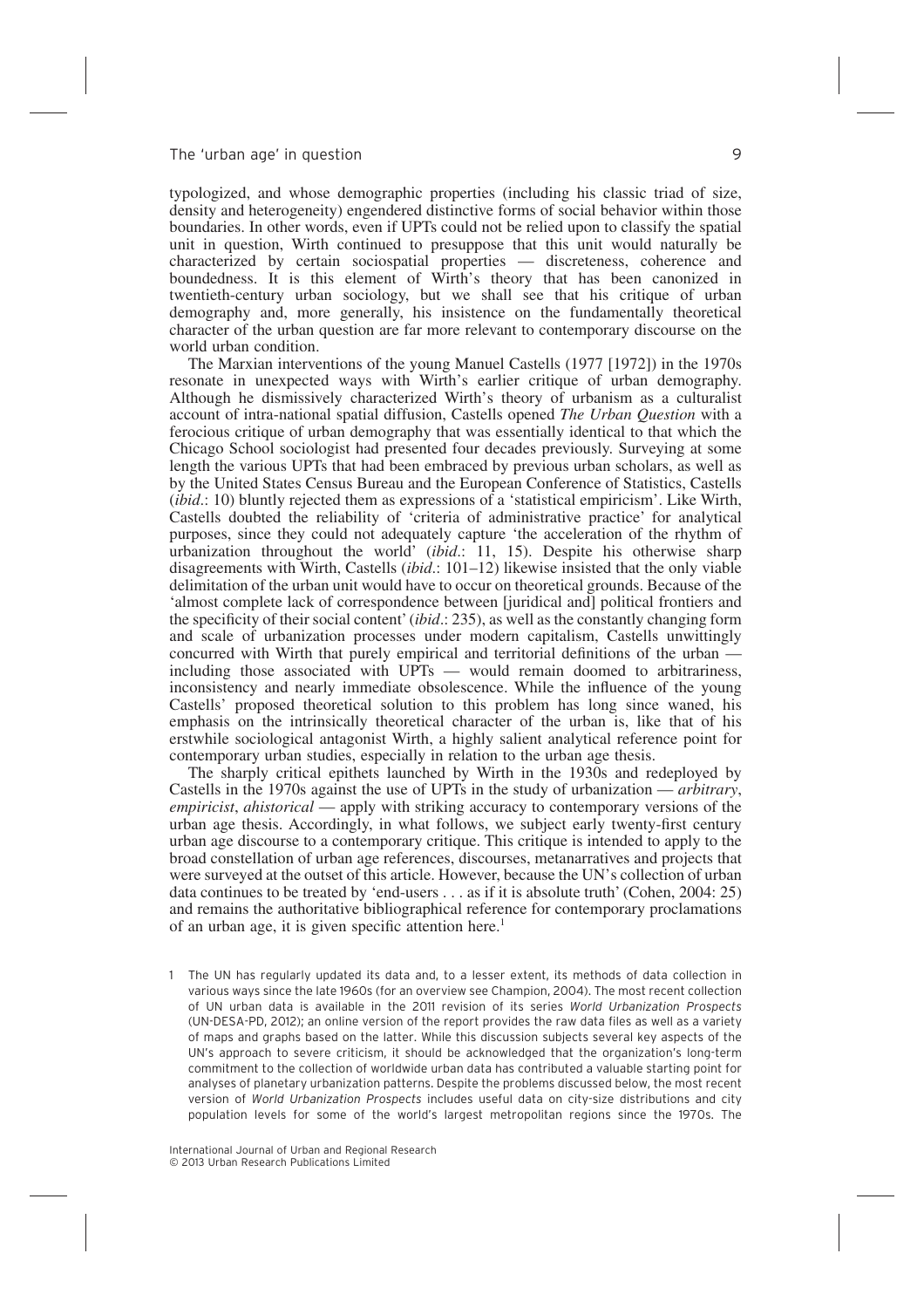### Urban age as statistical artifact

Before returning to the theoretical critiques of urban demography developed by Wirth and Castells, some major empirical problems with the urban age thesis require attention. Foremost among these is the continued lack of agreement on what needs to be measured, and at what spatial scale, in analyses of world urbanization. Across national contexts, including in the UN's data sets, there is no standardized definition of the urban unit on the basis of which population size, density or other proposed indicators of urbanization levels are to be measured. In effect, the same problems of data compatibility and boundary demarcation that vexed Kingsley Davis and his colleagues in the 1950s and 1960s remain completely unresolved in the urban data sets that have been assembled regularly by the UN Population Division from the early 1970s through to the most recent revision of *World Urbanization Prospects* in 2011 (UN-DESA-PD, 2012).

The problem has been discussed extensively among UN demographers and statisticians since the 1950s, leading the organization to issue and regularly update general guidelines regarding the appropriate means to delineate localities (for a detailed overview, see Champion, 2004). Nonetheless, UN researchers have recurrently concluded that national statistical offices are best positioned to determine how the 'urban/rural boundary' should be demarcated. The UN's continued reliance on such 'state-istics' for its supposedly global urban analyses is unsurprising since, as Peter J. Taylor (2002: 1) notes, 'large-scale data collection on human activities has its origins in state needs and continues to be dominated by states'. To the degree that the UN has proposed a technical resolution to this conundrum, its recommendations resonate closely with those introduced by Kingsley Davis in the mature phase of his work on the topic in the late 1960s at Berkeley — namely, the combination of population size indicators with subsidiary ones pertaining to density, labor market structure and infrastructural outlays.<sup>2</sup> But even if implemented consistently, such strategies would still hinge on data resolved at the scale of (subnational) state administrative units, albeit now recombined in an effort to account for *de facto* patterns of agglomeration and land use within adjacent juridical units. In practice, however, even these modest proposals for enhancing cross-national data compatibility have proven impossible to implement owing to the persistence of nationally specific census practices and the UN's continued reliance on such state-centric data for its analysis of urbanization. Consequently, as Champion (2004: 41) concludes, 'the bottom line is that the world's major source of published international comparative statistics on urban population — the United Nations — is still using essentially the same "spectacles" as it adopted half a century ago'.

Those weathered 'spectacles' have generated an extremely blurry vision of the global urban condition. In particular, the wildly divergent criteria of urbanity used by national census bureaus — whether administrative, population-based or otherwise — have profoundly skewed the UN's estimations of the world urban population. Evidence of these problems is readily available in the UN's own data tables and analytical reports,

2 In the late 1960s, researchers from the UN Population Division appear to have directly appropriated the new measurement techniques that were being developed in Kingsley Davis' research lab during this time. In a terse footnote to the book-length culmination of his decades-long investigation, Davis (1972: 6, note 6) indicates as much, suggesting that UN statisticians had adopted his Berkeley research team's methodological innovations without proper attribution after several visits by high-ranking UN officials to his lab.

challenge, we argue, is to devise new methods of data collection and analysis that more effectively illuminate the long-term trajectory of sociospatial restructuring under capitalism. Confronting this challenge entails a significant labor of *(re)conceptualization* in relation to the fundamental nature of urbanization itself (Lefebvre, 2003 [1970]; Diener *et al*., 2006; Schmid, 2006; Brenner and Schmid, 2011; Schmid, 2012; Brenner, 2013). To the degree that influential authors and organizations appropriate the UN's data and analyses uncritically, as though they were offering an unmediated window into 'raw facts' of the global urban condition, the need for this labor of reconceptualization is obscured.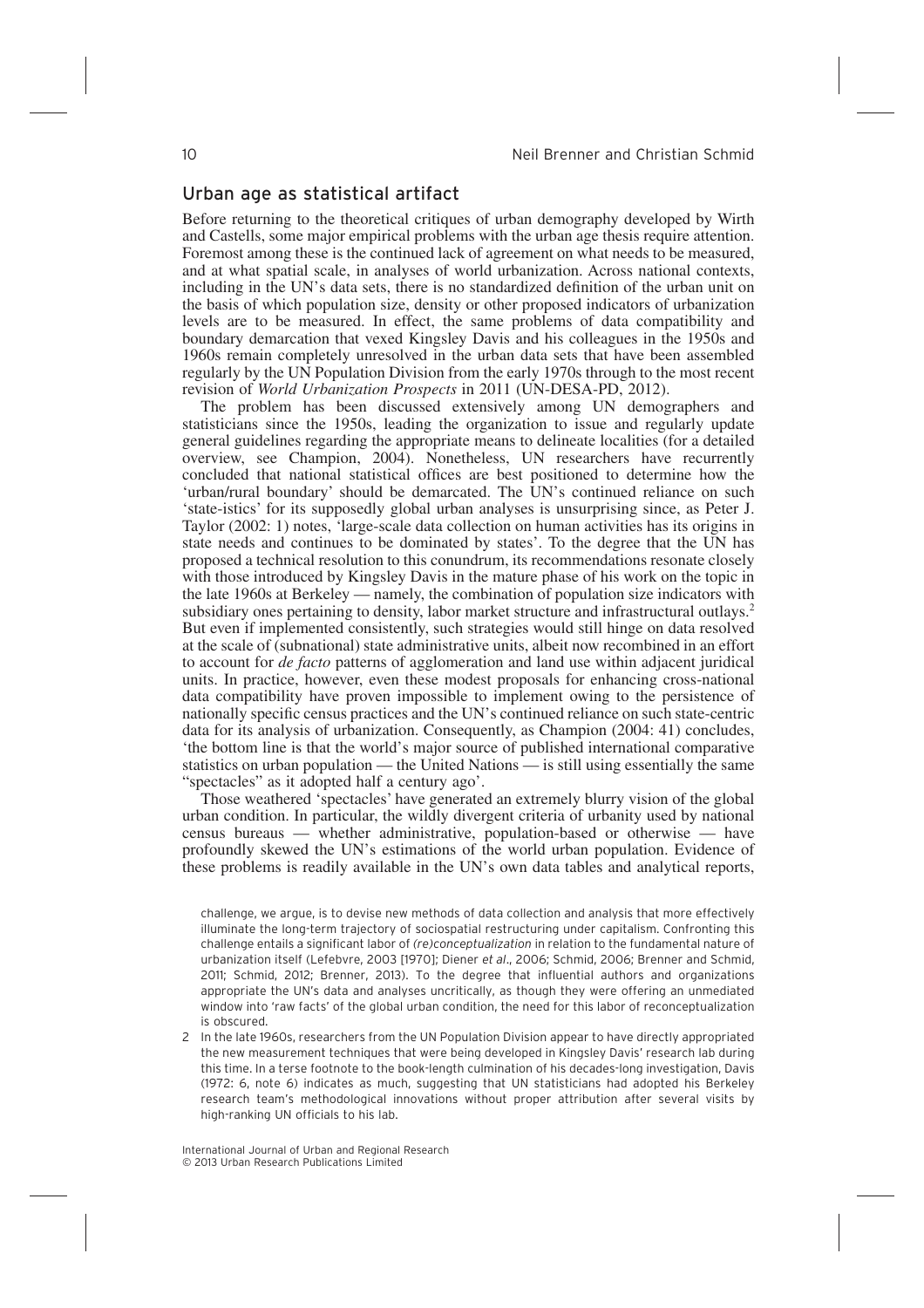and they have also been examined extensively by critical demographers (Bocquier, 2004; Champion, 2004; Champion and Hugo, 2004; Cohen, 2004; Satterthwaite, 2007; Montgomery, 2010; Satterthwaite, 2010). As of the 2001 revision of *World Urbanization Prospects* (UN-DESA-PD, 2002), 109 UN member countries (38%) used administrative criteria as the sole or primary basis for their urban definitions. This meant that some municipalities or localities were declared to be urban regardless of population size or other indicators, while others, often large and densely settled, were excluded by administrative fiat. This also meant that significant population clusters located on the peri-urban fringes of large metropolitan settlements, but positioned outside the city's official administrative borders, were often classified as 'non-urban'. In the same data sample, population size was used as the sole or primary criterion for 98 national urban classifications  $(34%)$  — but UPTs varied quite widely across national contexts, from as little as 100 in Uganda, 200 in Iceland and Sweden, or 400 in Albania up to 2,000 in Angola and Cuba, 5,000 in Botswana and Zambia, and 10,000 in Benin and Italy (Brockerhoff, 2000: 6; Cohen, 2004: 26; Bloom *et al*., 2010: 22–3; Uchida and Nelson,  $2010:41$ .<sup>3</sup>

These problems have been further intensified in so far as many countries frequently change their official urban classifications, whether with reference to individual city boundaries or more general settlement typologies. Such definitional recalibrations may produce dramatic fluctuations in national and — in highly populous countries such as China, India, Brazil or Nigeria — *world* urban population levels entirely as a result of classificatory modifications. An equally serious problem relates to the timing of census data collection, which varies considerably across national states. Consequently, the population data used in the UN's urban analyses are often derived from divergent years. No less than 38% of the data used in the UN's 2001 *World Urbanization Prospects* were more than 8 years old (this figure was 56% for African countries); 43% of the global urban data were between 3 and 8 years old (Cohen, 2004: 27). The use of such varied indicators and classificatory schemata has generated some counterintuitive statistical outcomes. In a detailed overview, Satterthwaite (2010: 84, 85) lists several typical examples:

Mexico can be said to be 74 or 67 per cent urban in 2000, depending on whether urban centres are all settlements with 2,500 or more inhabitants or all settlements with 15,000 or more inhabitants. China's level of urbanization in 1999 could have been 24%, 31% or 73% depending on which of three official definitions of urban populations was used . . . [I]n 1996, 18 per cent of Egypt's population lived in settlements with between 10,000 and 20,000 inhabitants and that had many urban characteristics including significant non-agricultural economies and occupational structures. These were not classified as urban types — although they would have been in most other nations. If they were considered urban, this would mean that Egypt was much more urbanized, causing major changes to urban growth rates.

The case of India adds an additional layer to the confusion: its national census bureau neglects to classify a huge number of small- and medium-sized towns with populations exceeding 5,000 as urban; if it were to do so, the country's urban population would instantly exceed the fabled 50% threshold (Satterthwaite, 2010: 84). Many additional examples could be enumerated, but the basic problem is evident: '[T]he units in which city populations are expressed can vary across all of the relevant dimensions: across countries, within countries and over time for a given city' (Montgomery and Balk, 2011: 93). Consequently, 'the scale of the world's urban population is strongly influenced by the urban criteria used within the largest population nations' (Satterthwaite, 2010: 85).

Given these systemic problems of data comparability within the UN's 'state-istics', is there any salvageable *empirical* content to the notion of an urban age? Clearly,

International Journal of Urban and Regional Research © 2013 Urban Research Publications Limited

<sup>3</sup> The remaining 28% of countries used economic criteria, other criteria, or failed to list their basis for classification (Champion, 2004: 34–35; Bloom *et al*., 2010: 23).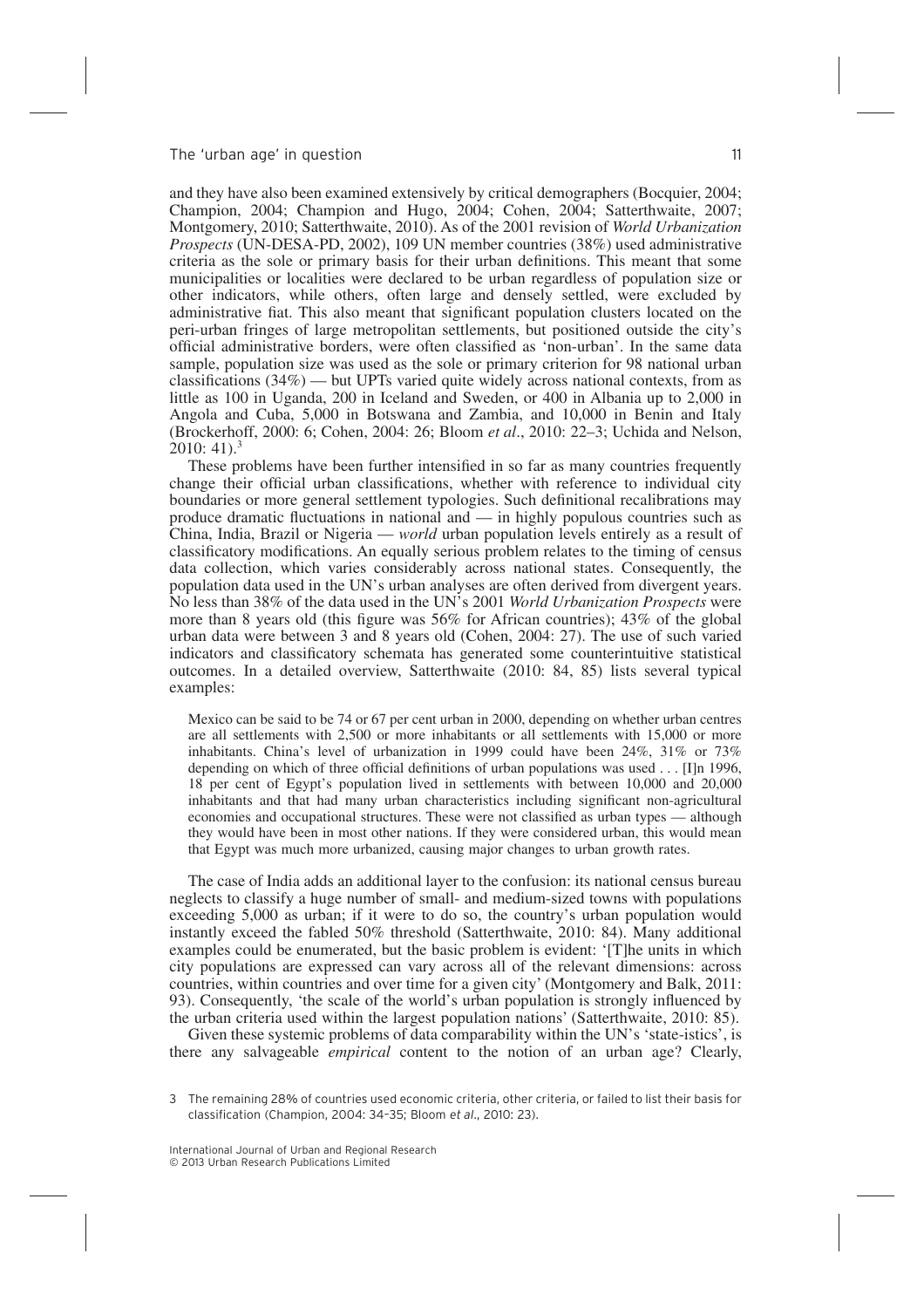populations are growing and changing around the world; their distribution across the sociospatial landscape is constantly being reshuffled; and so too is the territorial morphology and demographic composition of politico-administrative units across the world interstate system. Thus, even if its precise contours and timing may be difficult to measure, might a world urban transition nonetheless be unfolding, signaling some qualitative shift in the 'way of life' experienced by most people on the planet? Or, is the UN's famous prediction that a 50% global urban threshold has been crossed merely an artifact of inadequate 'state-istical' procedures that assimilate fundamentally heterogeneous conditions under a crudely simplistic classificatory scheme?

From a strictly empirical point of view, there are two main strategies for confronting these questions. The first involves recognizing the limits of extant UN data collection techniques, abandoning the notion of a rigid 50% global UPT, and postulating a broad *trajectory* of rural-to-urban sociospatial reorganization across all or most states in the world system, thus yielding aggregate evidence of an ongoing world-scale transition. Satterthwaite (2010: 85) suggests such a resolution as follows:

[T]he world's level of urbanization is best understood not as a precise figure (50 per cent in 2008) but as being between 45 and 55 per cent, depending on the criteria used to define urban areas. It might be that the much-discussed transition to more than half the world's population living in urban areas actually took place some years ago, with its recognition delayed by various governments deliberately understating their urban populations by classifying most small urban centres as rural.

In this approach, the notion of a worldwide rural-to-urban transition is preserved, but its precise timing and sociospatial expressions are considered to be more fluid than in official UN analyses — it is, in effect, understood as a long-term, world-scale secular trend rather than as a conjunctural transformation. However, as in UN documentation, the urban/rural distinction and the notion of a discrete urban 'unit' are perpetuated. The main modification here is a greater level of reflexivity and flexibility in interpreting the heterogeneous forms of data that are subsumed under the urban age postulate.

A second, potentially more radical strategy involves abandoning the UN's approach to data collection with its dependence on state-centric sources, and elaborating new, spatially disaggregating approaches based on remote sensing techniques (Potere and Schneider, 2007; Potere *et al*., 2009; Montgomery and Balk, 2011). Such satellite-based data sources have been under development since the early 1990s and are now being mobilized with increasing technical sophistication in several US and European labs, research institutes and universities, including Columbia University's Earth Institute, the Oak Ridge National Lab and the European Environmental Agency. Major initiatives along these lines include, among others, the generation of nighttime lights satellite data by the National Oceanic and Atmospheric Administration (NOAA) and other government agencies, the development of new forms of georeferenced population data (the Global Rural-Urban-Mapping Project [GRUMP], the Gridded Population of the World [GPW] and the Landscan Global Population Database), and the elaboration of georeferenced data sets on global land cover (for instance, CORINE Land Cover and MODIS Urban Land Cover). The major attraction of such approaches is that they permit the investigation of changing patterns of agglomeration, population distribution, land cover and land use that are no longer completely reliant on national census data. The new array of mapping possibilities that flow from such techniques are productively complicating the representation of planetary urbanization processes (Potere and Schneider, 2007; Angel, 2011).

Whether recent developments in remote sensing might facilitate theoretically innovative interpretations of the global urban condition is a question that requires more sustained exploration elsewhere (Brenner and Katsikis, 2013). Here our concern is less to evaluate the empirical viability of the aforementioned two strategies than to suggest that both must be subjected to the same standard of theoretical reflexivity upon which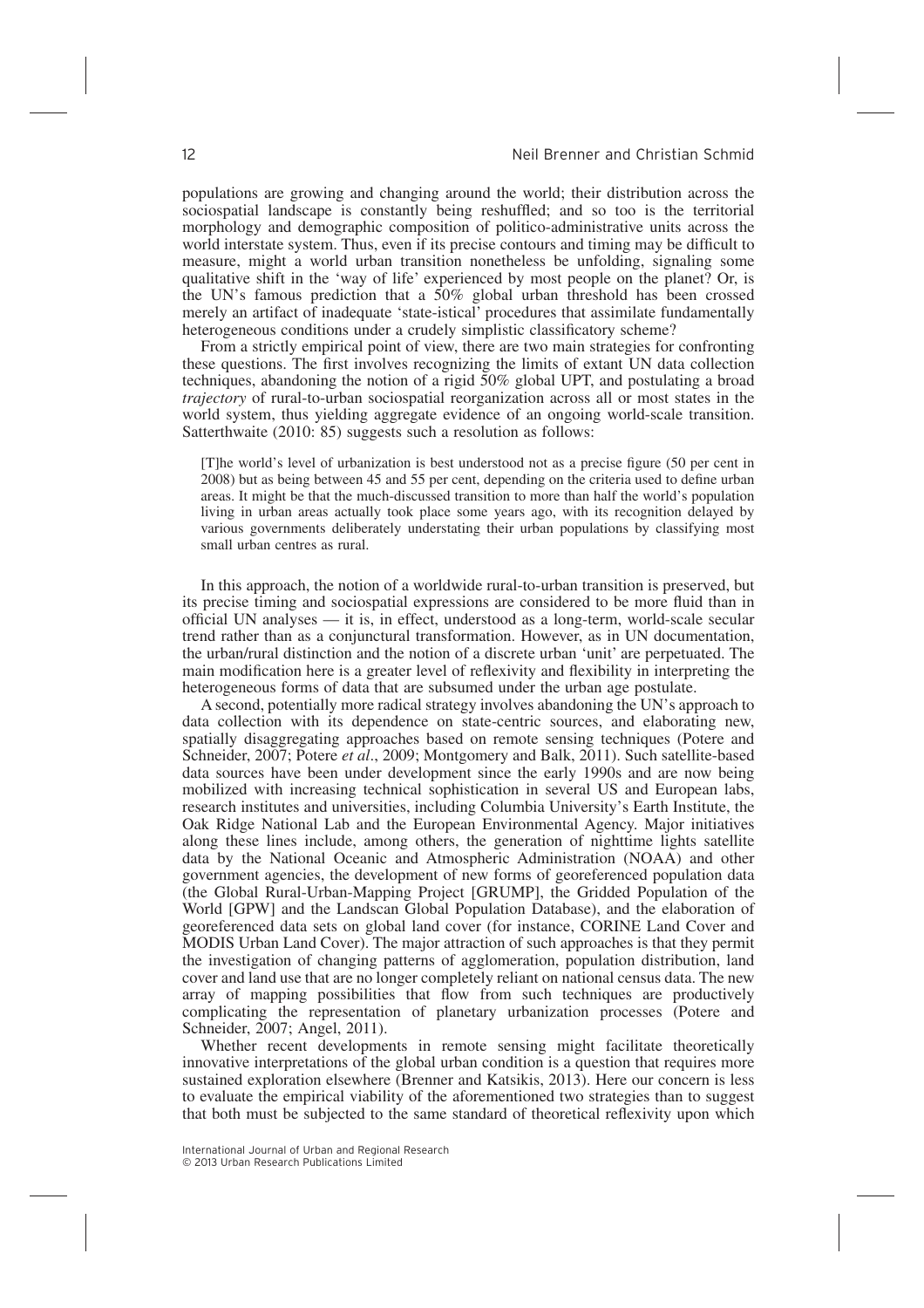Wirth and Castells had so forcefully insisted in their critical assessments of mainstream twentieth-century urban demography. From this point of view, the limitations of the contemporary urban age thesis cannot be effectively transcended by means of empirical maneuvers alone, be it through creative reinterpretations of the UN's census-based data or through the construction of georeferenced mappings of key indicators such as population density, land cover or nighttime light patterns. Like both Wirth and Castells, we contend that an intractable theoretical problem is hidden 'behind false evidence' (Castells, 1977 [1972]: 234) within any purely data-based approach to urban research namely, the *qualitative* significance of the label 'urban' as an analytical basis for demarcating and interpreting sociospatial transformations. In the absence of theoretical reflexivity regarding this fundamental question, even the most sophisticated forms of urban data, georeferenced or otherwise, represent no more than inchoate heaps of information — in effect, early twenty-first century forms of the 'statistical empiricism' that Castells (1977 [1972]: 10) had so ferociously decried four decades ago.

## Urban age as chaotic conception

If the empirical edifice of the urban age thesis is unstable, its theoretical foundations are obsolescent, having been eroded through the dramatic forward-motion and geographical reorganization of the urbanization process which the thesis purports to be documenting. The basic problem is the *de facto* sociospatial fluidity and relentless dynamism of the urban phenomenon under modern capitalism: its endemic tendency to explode inherited morphologies of urbanism at all spatial scales; to create new, rescaled formations of urbanized territorial organization; and, as Wirth (1969 [1937]: 143–4) presciently recognized, to promote the 'urbanization of the world' by intensifying sociospatial independencies across places, territories and scales. The resultant, unevenly woven urban fabric (Lefebvre, 2003 [1970]) is today assuming extremely complex, polycentric forms that no longer remotely approximate the concentric rings and linear density gradients associated with the relatively bounded industrial city of the nineteenth century, the metropolitan forms of urban development that were consolidated during the opening decades of the twentieth century or, for that matter, the tendentially decentralizing, nationalized urban systems that crystallized across the global North under Fordist-Keynesian capitalism (Hall and Pain, 2006; Schmid, 2006; Soja and Kanai, 2006; Soja, 2010; Brenner and Schmid, 2011; Merrifield, 2011; Schmid, 2012; Brenner, 2013). As Soja and Kanai (2006: 59) explain:

urbanism as a way of life, once confined to the historical central city, has been spreading outwards, creating urban densities and new 'outer' and 'edge' cities in what were formerly suburban fringes and green field or rural sites. In some areas, urbanization has expanded on even larger regional scales, creating giant urban galaxies with population sizes and degrees of polycentricity far beyond anything imagined only a few decades ago . . . [I]n some cases city regions are coalescing into even larger agglomerations in a process that can be called 'extended regional urbanization'.

Merrifield (2011: 468–9) characterizes the transformation in closely analogous terms:

The urbanization of the world is a kind of exteriorization of the inside as well as interiorization of the outside: the urban *unfolds* into the countryside just as the countryside *folds* back into the city . . . Yet the fault-lines between these two worlds aren't defined by any simple urban-rural divide, nor by anything North-South; instead, centers and peripheries are *immanent* within the accumulation of capital itself . . . Absorbed and obliterated by vaster units, rural places have become an integral part of post-industrial production and financial speculation, swallowed up by an 'urban fabric' continually extending its borders, ceaselessly corroding the residue of agrarian life, gobbling up everything and everywhere in order to increase surplus value and accumulate capital.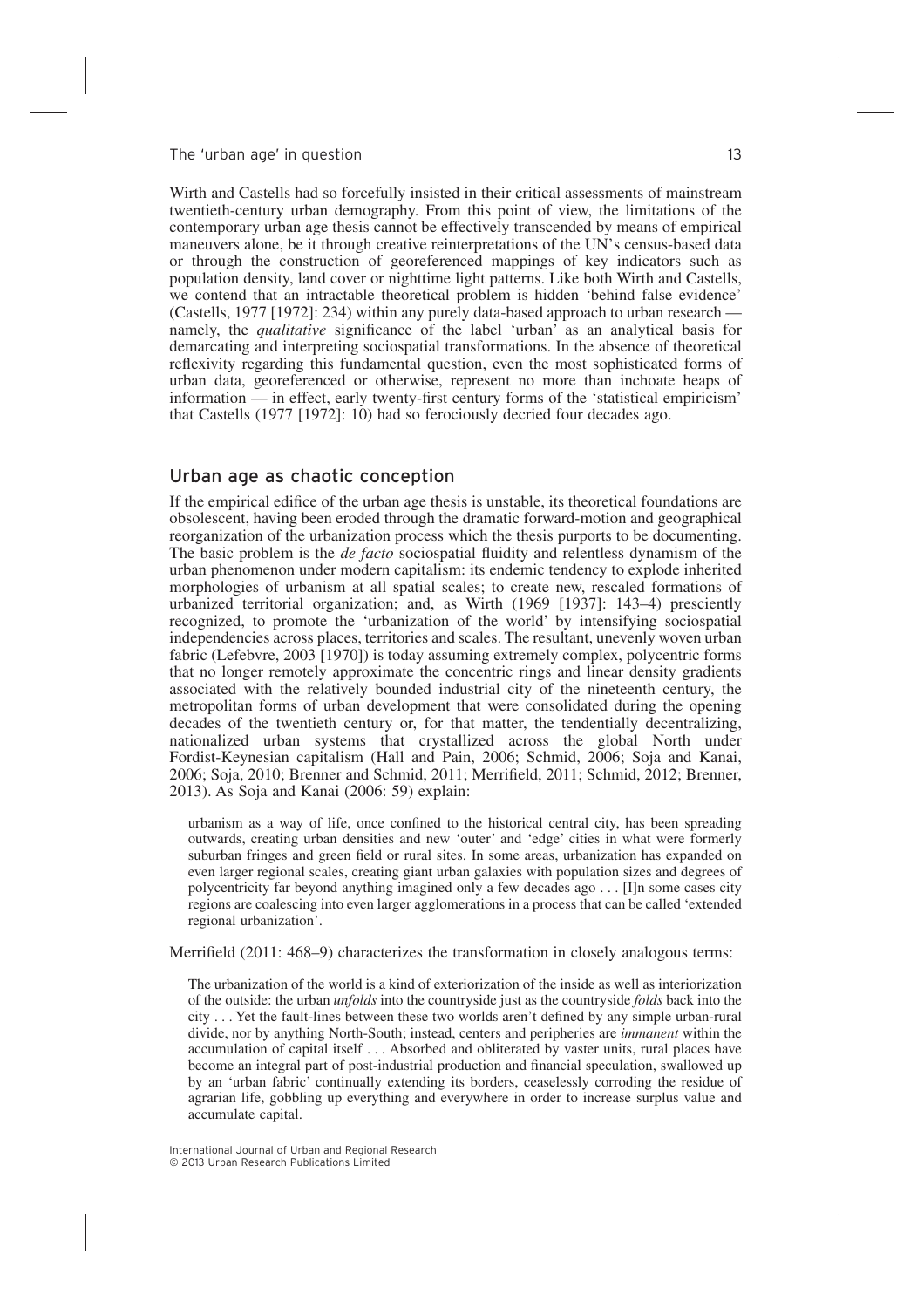Kingsley Davis (1955: 437) explicitly recognized these powerful tendencies towards expanded urbanization and 'shrinking rurality' already in the 1950s, but continued to conceptualize the 'city' (or, eventually, the metropolitan region) as the basic unit within which the demographic dynamics of urbanization were contained, both analytically and geographically. Concomitantly, like most postwar social scientists, Davis persisted in labeling the inchoate realm located 'outside' or 'beyond' the expanding city using the traditional notion of the rural, even though he clearly recognized that its coherence and discreetness were being steadily compromised through metropolitanization, suburbanization, megalopolis formation and various forms of industrial, residential and infrastructural decentralization. Remarkably, contemporary declarations of an urban age replicate this methodological opposition by embracing the identical conceptual framework and geographical imaginary that Davis had relied upon — in particular, the core assumption that global settlement space can and must be divided neatly into urban or rural containers. On this basis, the thesis posits an ineluctable shift of population, in both relative and absolute terms, to the urban side of this dualism.

While urban age discourse is usually put forward as a set of empirical claims regarding demographic and social trends, the latter are premised upon an underlying theoretical and cartographic framework whose core assumptions, once excavated and scrutinized, are deeply problematic. Figure 4 presents a stylized overview of the key elements within this framework and their links to broader methodological tendencies in nineteenth- and twentieth-century urban social science (see Figure 4).

Urban age discourse is articulated in diverse methodological forms and ideological guises, but the elements presented in this figure can be viewed as its theoretical foundation. First (A), the theory is methodologically territorialist in so far as, like many entrenched traditions of twentieth-century social science, it assumes the territorial boundedness, coherence and discreteness of the spatial units in which social relations unfold (Taylor, 1994; Brenner, 2004). Methodologically territorialist approaches presuppose rather than examine or explain the historical construction and reconstitution of territorial boundaries at any spatial scale; they ignore the historical specificity and political instrumentalities of territory as a form of sociospatial organization (Elden, 2010); and they often bracket the role of non-territorial sociospatial processes such as place-making, networking and rescaling that likewise figure crucially in the structuration of political-economic relations (Jessop *et al*., 2008). Second (B), urban age theory conceptualizes urbanization primarily or exclusively with reference to the concentration of population within cities or urban settlements. While this conceptualization is fairly standard within most major twentieth-century traditions of urban studies (Soja, 2000; Gans, 2009), it can be argued that such understandings bracket the ways in which the formation of cities and urban zones is premised upon and in turn triggers a range of large-scale, long-term sociospatial transformations beyond the agglomeration itself, across less densely settled places, territories and scales (Berger, 2006; Soja, 2010; Brenner and Schmid, 2012; Brenner, 2013). The aforementioned intellectual influences have impacted diverse strands of twentieth-century social-science and urban studies, but in the contemporary notion of an urban age they have converged to form a particularly obfuscatory vision of the global urban condition.

As Figure 4 indicates, the intellectual core of the urban age thesis is (1) the methodologically territorialist assumption that the world is divided into discrete types of settlement, the classification of which facilitates understanding of major demographic and socioeconomic trends. On this basis, (2) the urban/rural opposition is presented as the analytical foundation for such classifications, an assumption that in turn hinges upon the largely uninterrogated claim (B) that certain unique social conditions obtain within cities or agglomerations that do not exist elsewhere. In most urban age discourse, this opposition is understood in zero-sum terms: all of settlement space must be classified as either urban or rural; the extension of the former thus entails the shrinkage of the latter. Although this conceptualization is most commonly traced to Wirth's (1969 [1937]) influential theory of urbanism, his analysis was in fact, as noted above, reflexively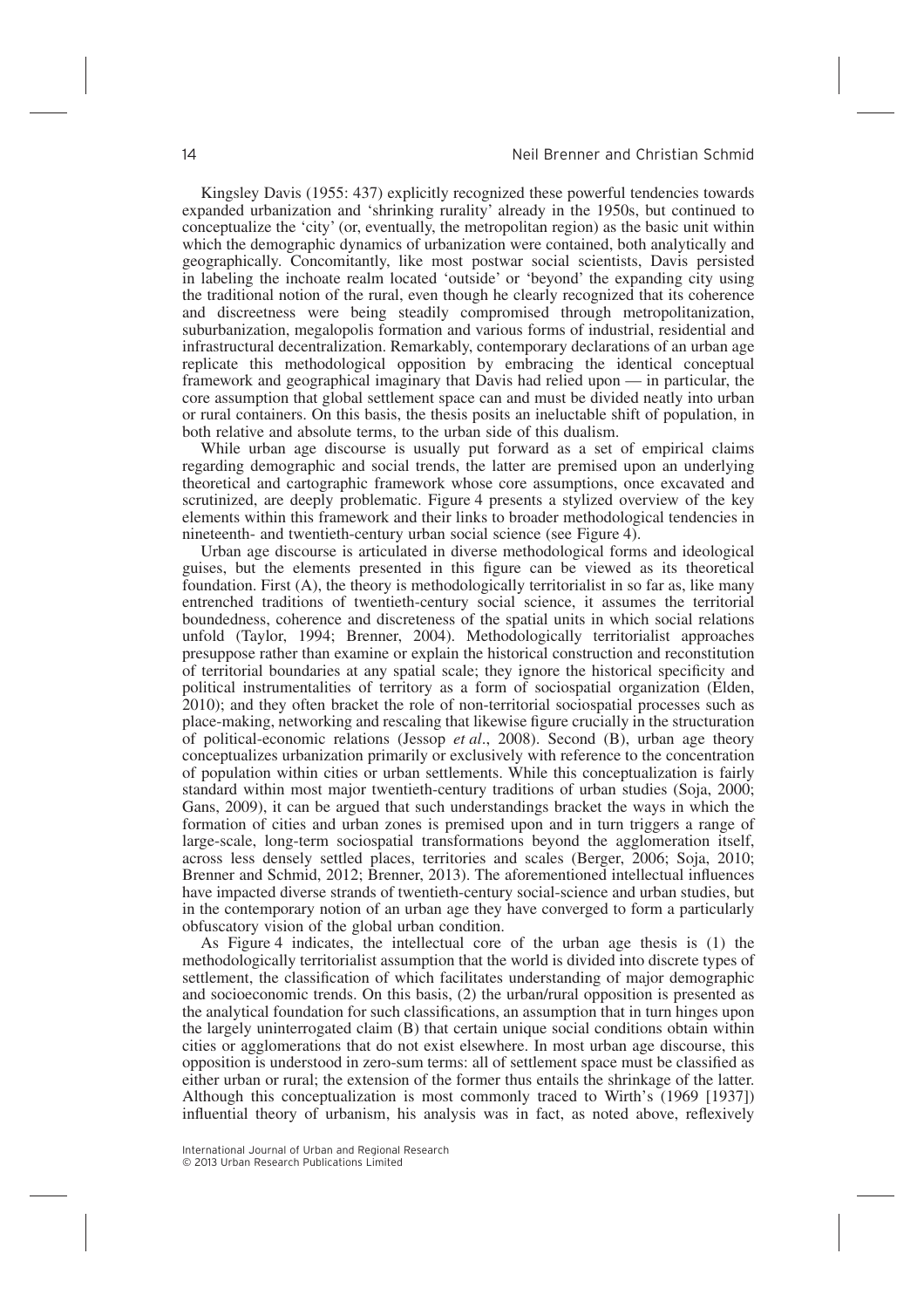

Note: Dashed lines and arrows indicate a contributing influence; bold lines and arrows indicate a core theoretical assumption.

**Figure 4** Conceptual architecture of the urban age thesis

attuned to the role of urbanization in intensifying interspatial interdependencies and reorganizing territorial organization across the world. Occasionally, urban age arguments are grounded upon weaker versions of this assumption, with the urban/rural opposition used to demarcate a continuum of settlement types rather than being presented as an either/or ontological choice (see UN-DESA, 1969: 66). But even within this more differentiated approach, the urban/rural opposition serves as an epistemological anchor for the exercise of classifying purportedly distinct types of settlement space. Whether presented as a dualism or as a continuum, this model engenders (3) a distributional notion of urban transition in which sociospatial change is said to occur through the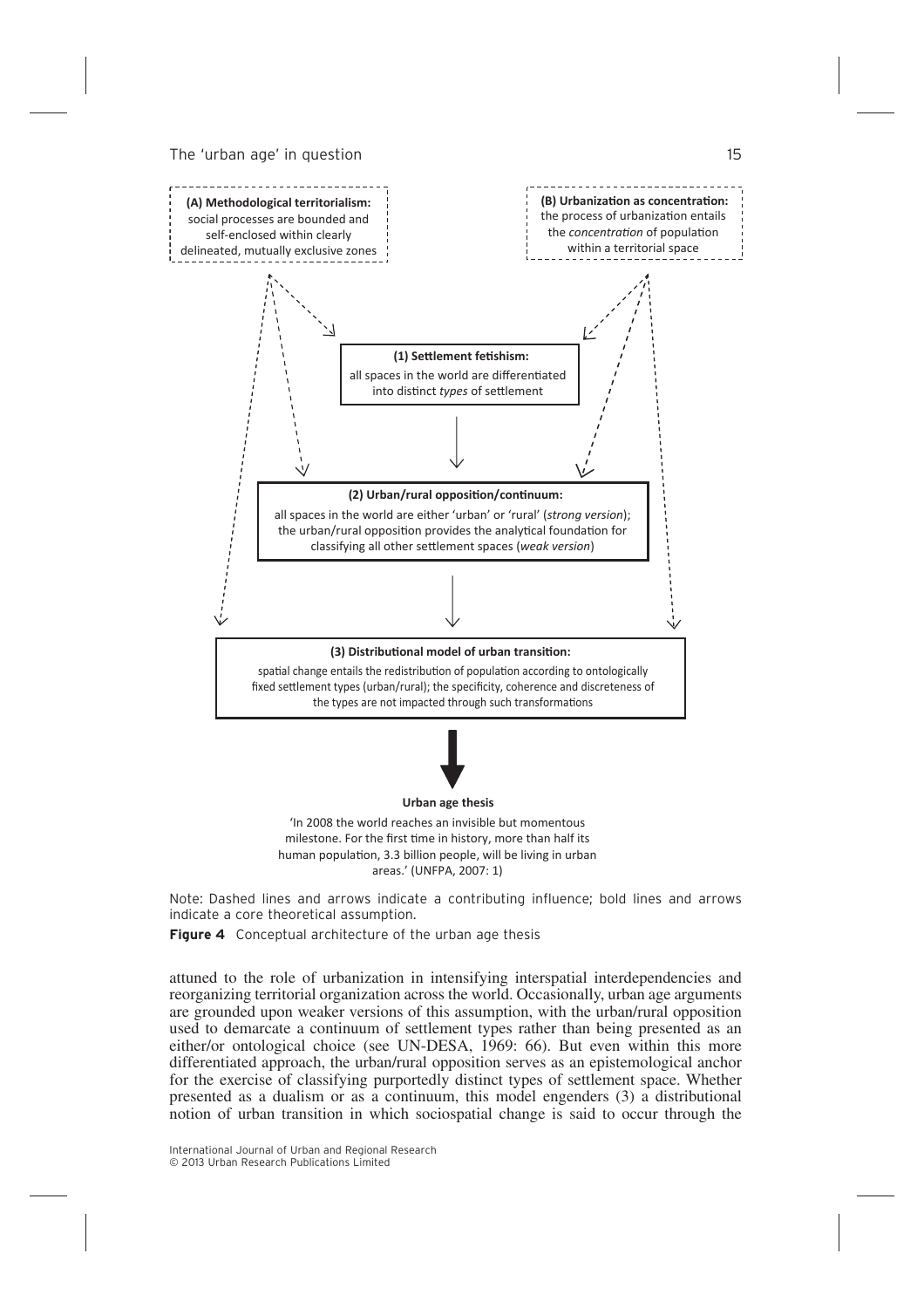

**Figure 5** The ontological division of settlement space into urban and rural zones in recent UN data and images (*source*: redrawn from UN-DESA-PD, 2012: [http://esa.un.org/unpd/](http://esa.un.org/unpd/wup/Analytical-Figures/Fig_2.htm) [wup/Analytical-Figures/Fig\\_2.htm](http://esa.un.org/unpd/wup/Analytical-Figures/Fig_2.htm) and [http://esa.un.org/unpd/wup/Maps/maps\\_urban\\_2011](http://esa.un.org/unpd/wup/Maps/maps_urban_2011.htm) [.htm,](http://esa.un.org/unpd/wup/Maps/maps_urban_2011.htm) accessed 14 June 2012)

reapportionment of populations from rural to urban settlement types. The possibility that these entrenched envelopes of settlement space might themselves be deconstructed or transformed through the process of sociospatial restructuring is thereby excluded from consideration by definitional fiat.

Some version of this constellation of assumptions is presupposed in all contemporary versions of the urban age thesis, but they are on display in a particularly pure form in Figure 5, which is drawn from the most recent edition of the United Nations publication *World Urbanization Prospects* (UN-DESA-PD, 2012).

These visualizations of the UN's most recent set of urban data embody, paradigmatically, the theoretical and cartographic framework associated with the notion of an urban age. The bottom portion of Figure 5 represents the evolution of global population geography through the application of a binary urban/rural classification to each global region in 1950, 2011 and 2050, respectively. In this understanding, the distribution of global population may shift, like the sands in an hourglass, but the containers in which populations are located remain ontologically fixed. The urban/rural opposition is thus conceived as a constant, unchanging feature of global settlement space, one that applies universally across social formations and time periods. The top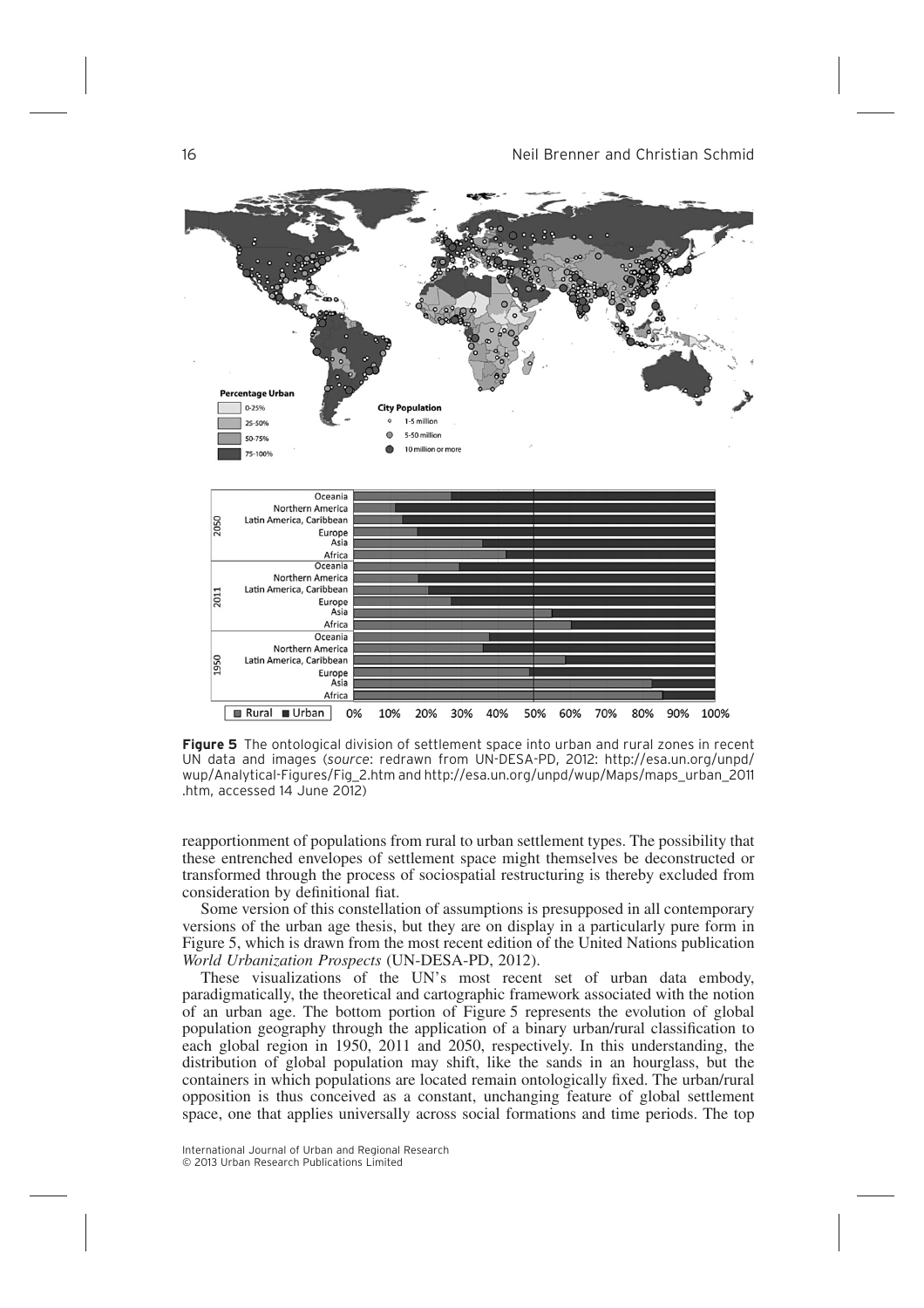portion of Figure 5 spatializes this set of assumptions in the form of a world map depicting urbanization levels in all national territories. Despite its updated data and its slightly modified visualization technique, this map is analytically identical to that produced by UN researchers in 1969 (see Figure 3 above; UN-DESA, 1969). As in the 1960s, urbanization is still represented as a property of national territories, which are once again graphically coded according to their respective percentage levels of urban (non-rural) population. While the top portion of Figure 5 also depicts the locations and population levels of some of the world's largest cities, its main purpose is to classify national territories using the dualistic urban/rural cartography outlined above.<sup>4</sup>

In the 1950s, the urban/rural dualism offered a conceptual reference point for empirically oriented UN demographers concerned with understanding observed differentials in infant mortality and fertility rates among populations in different settlement types (Champion and Hugo, 2004: 5). Today, however, this dualism and the broader concept of an urban age to which it has been attached have come to serve a broader academic and sociocultural purpose. The sense that cities are changing and growing with unprecedented speed and intensity; that more of the world's habitable territory is becoming 'urban'; that the erstwhile countryside is being eroded or degraded and that these tendencies represent something of a milestone in global human development — these sweeping generalizations, however simplistic, appear to offer a workable 'cognitive map' (Jameson, 1988) for navigating a rapidly restructuring worldwide sociospatial landscape defined by turbulence, uncertainty and rampant crisis tendencies, at once social, spatial and environmental. Consequently, the popularity of the urban age thesis, whether in scholarly, political and corporate discourse or in everyday life, would appear to be connected to the ways in which, however crudely, it gestures towards naming and beginning to interpret what are indeed widely experienced as profound, even epochal, transformations of urban sociospatial organization around the world.

Our claim, however, is that this cognitive map obfuscates much more than it reveals about contemporary urbanization processes. Particularly in light of the wide-ranging and disruptive sociospatial transformations outlined by Soja and Kanai (2006) and Merrifield (2011) in the passages quoted above, the theoretical cartography associated with the notion of an urban age functions as a chaotic conception, in the precise technical sense defined by Sayer (1992: 138): it 'divides the indivisible and/or lumps together the unrelated and the inessential, thereby "carving up" the object of study with little or no regard for its structure and form'.

First, the urban age thesis *divides the indivisible* in so far as it treats urban and rural zones as fundamentally distinct, thereby ignoring the pervasive imprint of urbanization processes on settlement spaces that, whether based on criteria of population size, administrative classification or otherwise, are officially categorized as rural. The invocation of an analytical or ontological divide among these purportedly distinct types of spaces prevents exploration of their structuration by some of the same politicaleconomic processes, including capital accumulation, state regulation, the privatization of common resources (including land), financialization, migration and socioenvironmental degradation/transformation. Once such an analysis is undertaken, the use of the designation 'rural' becomes highly problematic (Halfacree, 2004), at least as a category of social scientific analysis. Increasingly, the urbanization process has become a global condition rather than simply a 'way of life' that is confined to certain types of settlement space as opposed to others (Lefebvre, 2003 [1970]; Soja, 2010; Merrifield, 2011). This emergent planetary formation of urbanization is deeply uneven and variegated, and emergent patterns and pathways of sociospatial differentiation within and across this worldwide urban fabric surely require sustained investigation at various geographic

4 Formally identical recent visualizations of the UN's urban population data include a time-series approach produced by UNICEF (2012) and a color-coded mapping by a journalist from *The Guardian* (Scruton, 2007).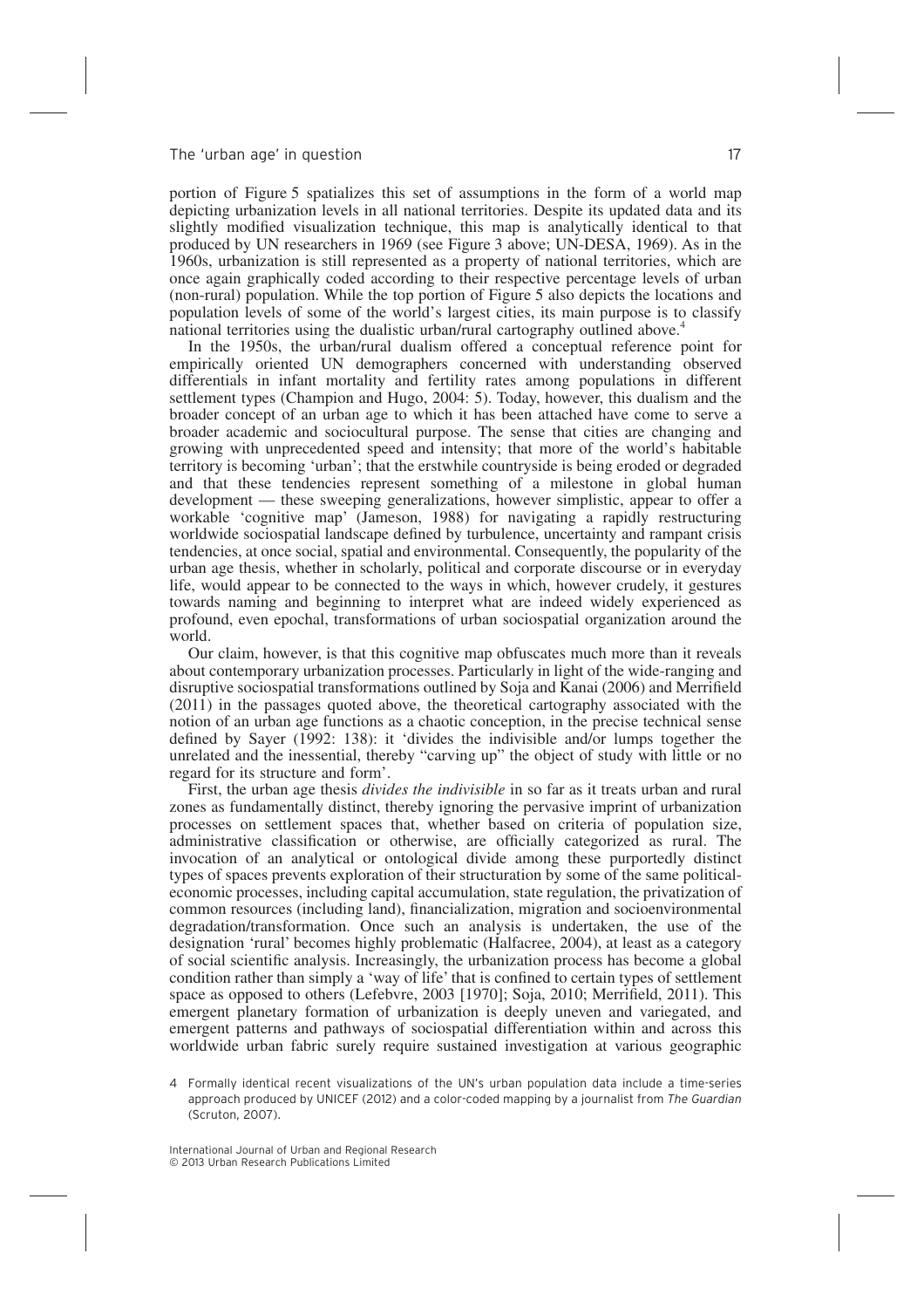scales (Schmid, 2006; 2012). However, because of its reliance on a long outdated urban/rural dualism, the notion of an urban age is a crude instrument for this purpose.

Secondly, the urban age thesis *lumps together the unrelated and the inessential* owing to its inadequate specification of what specific phenomena are meant to be contained within each term of the urban/rural dualism. As used within urban age discourse, both of these categories are generalized to the point of meaninglessness; each refers to extremely heterogeneous conditions within and among national territories. For the most part, the notion of the rural used within urban age discourse is simply a 'black box': it refers to the residual zones of settlement that are purportedly 'not urban', but this is done without specifying what features these spaces might share across contexts, whether in terms of population size, density or composition, land use, labor markets, or any other indicators. More problematically still, in contrast to this pervasive black-boxing of the rural, the notion of the urban used within urban age discourse is radically *over*specified. The concept of the urban associated with the urban age thesis is used to refer to so many divergent conditions of population, infrastructure and administrative organization that it loses any semblance of analytical coherence. While the notion of an urban age is generally meant to imply a worldwide shift towards an encompassing, worldwide urban condition, its evidentiary base encompasses a vast spectrum of settlement conditions, ranging from small- and medium-sized towns to regional centers, metropolitan cores, large city-regions and sprawling megacities with populations exceeding 10 million (Montgomery, 2010). Yet there 'is little in common between small market towns in areas with stagnant economies in (say) Argentina, China and India and Buenos Aires, Shanghai and Delhi' (Satterthwaite, 2010: 96). Given the sweeping heterogeneity of settlement configurations and transformative processes that are subsumed under the notion of an urban age, it is highly questionable whether any meaningful theoretical content can be ascribed to it.

We thus return to the theoretically reflexive orientation towards the urban question emphasized by both Wirth and Castells many decades ago. As both authors insisted, without reflexive theoretical specification, the concept of the urban will remain an empty abstraction devoid of substantive analytical content and thus a blunt tool for deciphering or illuminating the nature of the conditions, processes and transformations to which it is applied. Unless the proponents of the urban age thesis can explicate what specific phenomena — sociospatial, demographic, administrative or otherwise — unify the ostensibly unrelated or inessentially connected zones of settlement that obtain with its sweepingly vague categorization of settlement space, then this crucial methodological condition has not been met; the term will remain no more than an empty abstraction.

## Conclusion: towards an investigation of planetary urbanization

Even when they are grounded upon chaotic conceptions, hegemonic understandings of major social processes may have wide-ranging impacts, for they mediate expert and popular discourse, representation, imagination and practice in relation to matters of considerable consequence for the organization of political-economic relations. Accordingly, as Wachsmuth (forthcoming) argues, the ideological dimension of urbanization requires sustained analysis and deconstruction by critical urban theorists, especially under conditions in which entrenched formations of sociospatial organization are radically reorganized to produce new landscapes of urbanization whose contours remain blurry, volatile and confusing, and are therefore particularly subject to fetishized forms of narration, representation and visualization (see also Goonewardena, 2005).

It would be extremely valuable, therefore, to track the ways in which the notion of an urban age has been disseminated and naturalized among powerful actors and institutions across the world urban system, and has, by consequence, influenced any number of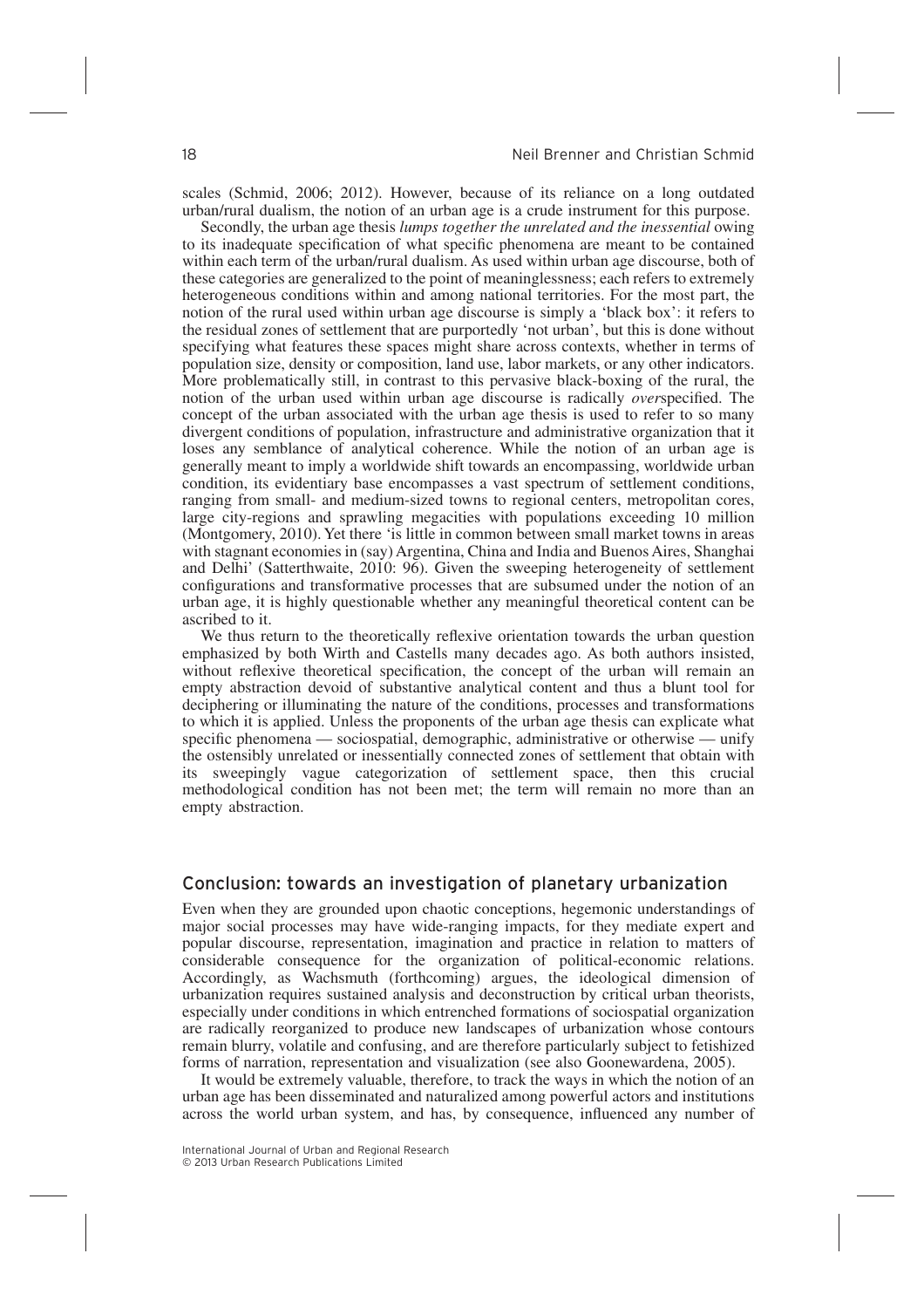policies related to the global urban condition.<sup>5</sup> For instance, Satterthwaite (2010:  $95-6$ ) suggests that the skewed data associated with the urban age thesis have had particularly problematic ramifications in policy debates related to urban poverty, public health and greenhouse emissions in the global South. One could also readily envision a range of related policy areas, including labor markets, housing, education, transportation, infrastructure development and energy provision, in which the theoretical precepts associated with this thesis (and, indeed, any other model that delineates a rigid urban/ rural divide) have engendered distorted, confused and misleading understandings of the multiscalar forces shaping contemporary urbanization patterns around the world (McGee, 2008).

A more wide-ranging analysis of the practical effectivities of the urban age thesis would be of considerable interest and import at every conceivable spatial scale, not least for those committed to promoting more socially just and ecologically viable forms of urbanization in both North and South. For the moment, however, such an endeavor has only just begun to be pursued in relation to specific places and policy regimes in which the urban age thesis has garnered explicit attention among policymakers, for instance, owing to the intense local publicity generated through the LSE-Deutsche Bank's traveling conference initiatives in Southern megacities (Anand and Rademacher, 2011).

Can an alternative cognitive map of emergent urbanizing formations be constructed, one that supersedes the manifold limitations and blind spots associated with urban age discourse and other contemporary ideologies of urbanization? The urgency of this task is blunted by the entrenched empiricism that dominates so much of contemporary urban social science and policy discourse, leading researchers to emphasize concrete investigations and associated visualizations rather than interrogating the underlying conceptual assumptions and cartographic frameworks around which they are organized. This problem has been long recognized by radical spatial theorists, but it continues to impede theoretical innovation in early twenty-first century urban studies owing to the persistence of stubbornly entrenched spatial ideologies that treat the urban as a pregiven, self-evident formation to be investigated or manipulated. However, as Ananya Roy (2009: 820) has argued in a powerful critique of the hegemony of Euro-American urban theories: 'It is time to blast open theoretical geographies, to produce a new set of concepts in the crucible of a new repertoire of cities'. In a similar vein, Jennifer Robinson (2011: 19) has recently called for a 'rich and fragmented array of ongoing conversations across the world of cities' that will serve to unsettle parochially defined theoretical certainties. We strongly support these calls to supersede inherited urban epistemologies, but wish to connect them, in particular, to a new conceptualization of urbanization processes both within and beyond those settlement spaces that are demarcated as 'cities'.

While it is not possible here to elaborate our alternative approach to such an endeavor in detail, we conclude by outlining a series of epistemological guidelines that follow from the preceding critique of the urban age thesis. Our own current work on planetary urbanization is grounded upon these precepts, but we believe they could productively inform a variety of heterodox engagements with the urban question under early twentyfirst century conditions.

• *The urban and urbanization are theoretical categories.* The urban is not a pregiven, self-evident reality, condition or form — its specificity can only be delineated in theoretical terms, through an interpretation of its core properties, expressions or dynamics. It is essential, therefore, that twenty-first century debates on urban questions reflexively embrace the need for conceptual abstractions related to the changing form and geography of urbanization processes. Without this recursive work of theory, the field of urban studies will be poorly equipped to decipher the nature and

<sup>5</sup> For a brilliant example of how to track this process of interspatial policy transfer and mutation across scales and territories in the context of contemporary neoliberalization tendencies, see Peck and Theodore (2010) and Theodore and Peck (2012).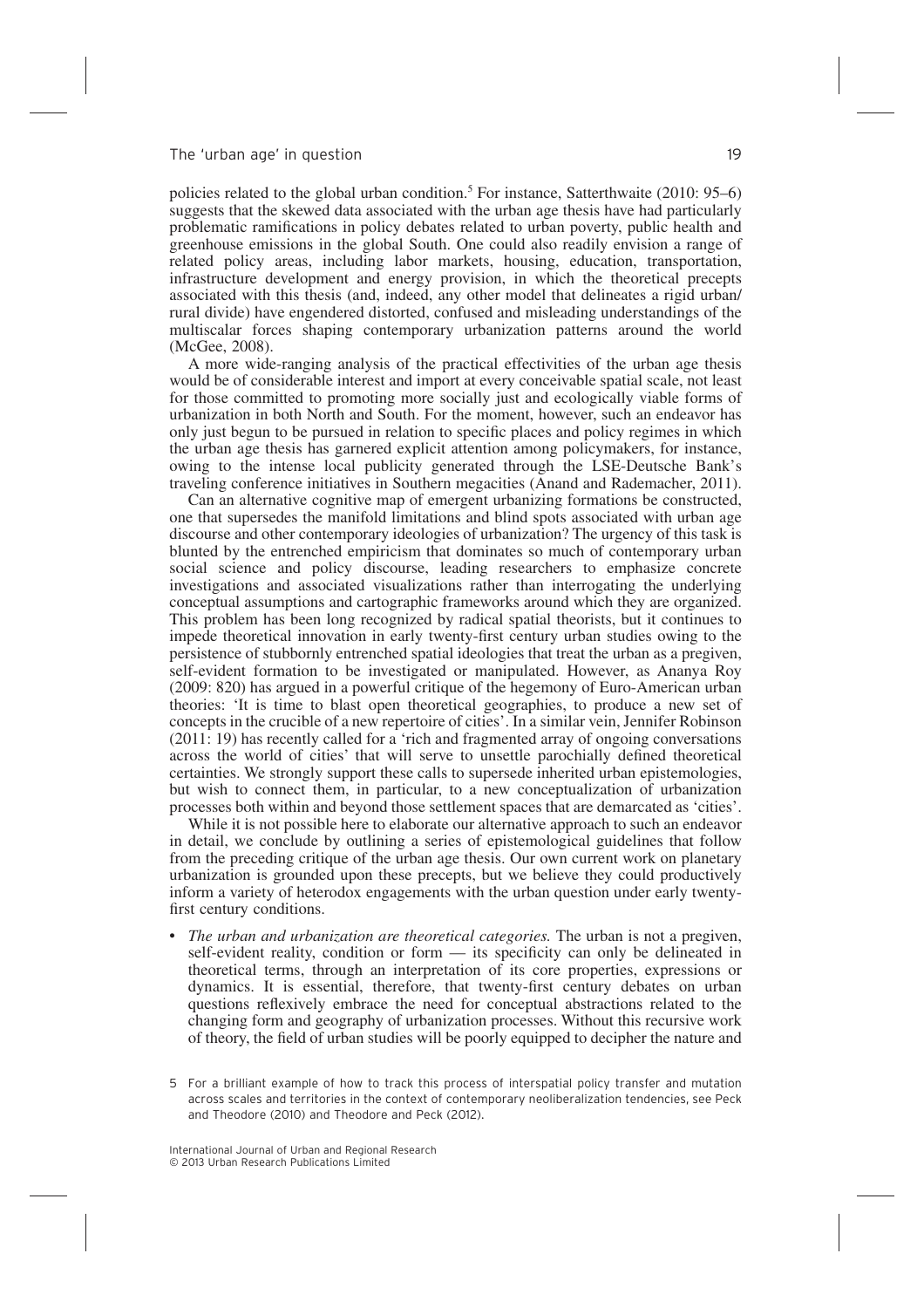implications of the complex, multiscalar transformations they aspire to understand. Urban age discourse represents a particularly egregious expression of the latter tendency and its associated intellectual and cartographic hazards.

- *The urban is not a universal form but a historical process.* In contrast to inherited concepts of the urban as a definitionally fixed unit or static form, its meanings and expressions must be understood to evolve historically in relation to broader patterns and pathways of global capitalist development. Thus conceived, urbanization is a process of continual sociospatial transformation, a relentless 'churning' of settlement types and morphologies that encompasses entire territories and not only isolated 'points' or 'zones' within them. As Lefebvre (1970 [2003]) insisted, the study of urban forms must be superseded by the investigation of urbanization *processes* at all spatial scales.
- *The sociospatial dimensions of urbanization are polymorphic, variable and dynamic.* Much of twentieth-century urban studies embraced a methodologically territorialist cartography in which the urban was treated as a distinct, relatively bounded settlement type, assumed to be separate from purported non-urban zones located beyond or outside it. Urban age discourse represents only the most recent, influential exemplar of this long entrenched methodological tendency. Such territorialist and settlement-based understandings of cityness had a basis in the morphologies of industrial and metropolitan urbanization during the nineteenth and twentieth centuries, but even then they represented only partial, one-sided depictions of a polymorphic, variable and relentlessly dynamic landscape of urbanization. However, given the accelerated differentiation of urban landscapes across the world since the 1980s (Brenner and Schmid, 2011; Schmid, 2012), it is clear that settlement-based understandings of the urban condition have now become obsolete. The urban cannot be plausibly understood as a bounded, enclosed site of social relations that is to be contrasted with non-urban zones or conditions. It is time, therefore, to explode our inherited assumptions regarding the morphologies, territorializations and sociospatial dynamics of the urban condition.
- *Urbanization involves both concentration and extension.* Once urbanization is seen as a process that transforms diverse zones of the world, another entrenched methodological tendency must be superseded, namely the exclusive or primary focus of urban scholars on agglomerations, the densely settled zones (cities, metropolitan regions, megacity regions, and so forth) in which population, economic activities and infrastructural systems are clustered. In this model, which underpins not only the urban age thesis but much of twentieth-century urban theory, the non-urban realm is interpreted simply as an empty field, as an indeterminate outside that serves to demarcate the urban condition from its purportedly exurban or rural 'other'. However, throughout the history of modern capitalism, this terrain has been neither empty nor disconnected from the process of agglomeration; it has actually evolved dynamically through a complex, constantly thickening web of economic, social and ecological connections to the heartlands of urban concentration across every zone of the world economy. Though largely ignored or relegated to the analytic background by urban theorists, such transformations — materialized in densely tangled circuits of labor, commodities, cultural forms, energy, raw materials and nutrients — simultaneously radiate outwards from the immediate zone of agglomeration and implode back into it as the urbanization process unfolds. Within this extended, increasingly worldwide field of urban development and infrastructural equipment, agglomerations form, expand, shrink and morph continuously, but always via dense webs of relations to other places, whose historical patterns and developmental pathways are in turn mediated ever more directly through their modes of connection/disconnection to the hegemonic zones of urban concentration. These observations suggest a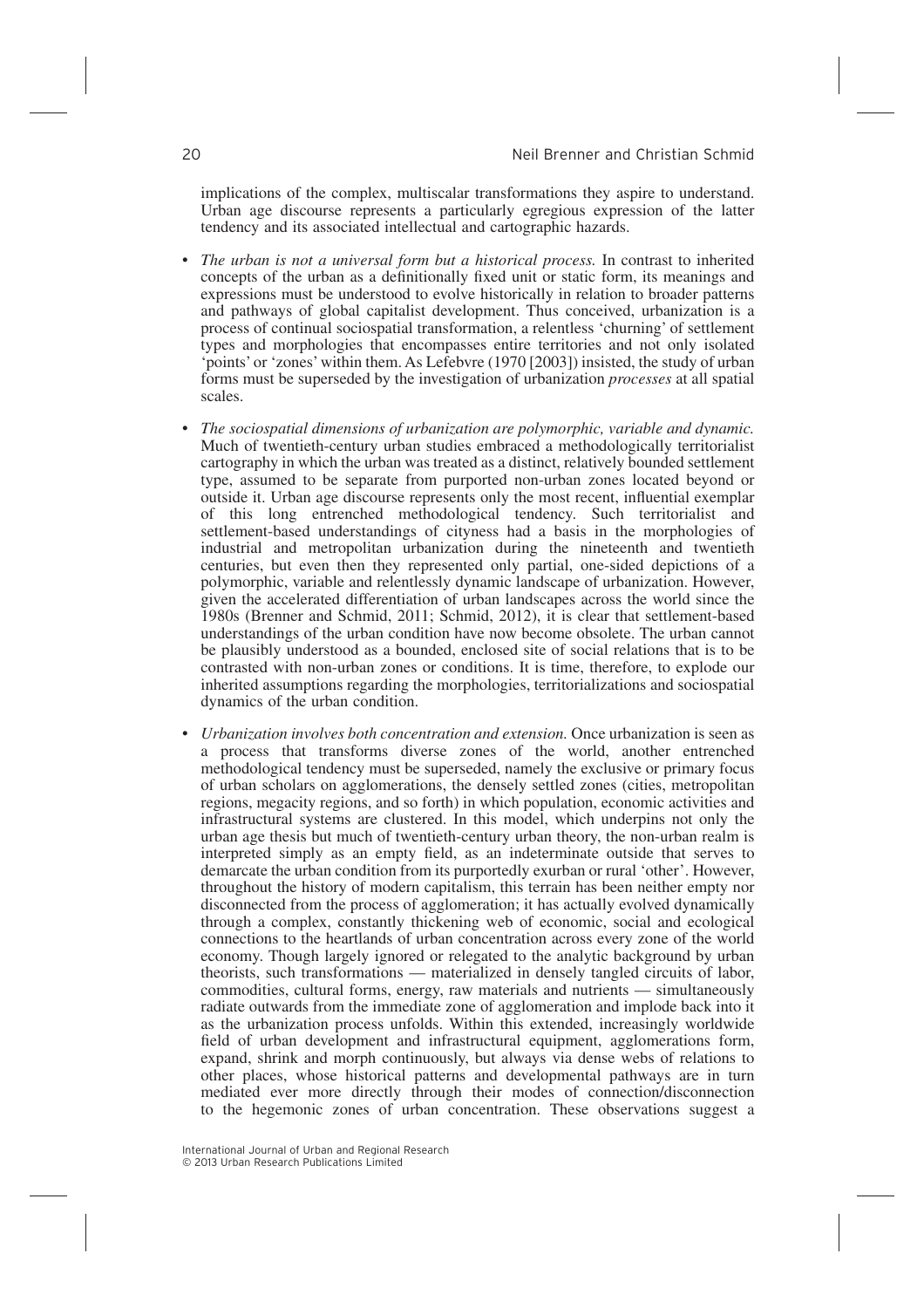methodological starting point for a radically reinvented approach to (capitalist) urbanization: the development of the concept of *extended urbanization* to complement and reposition the emphasis on agglomeration processes that has long underpinned urban research.6 Such a concept, we believe, has major implications for periodizations of urbanization since the emergence of industrial capitalism, and it also has considerable potential to guide research on the early twenty-first century urban condition.

- *Urbanization has become a planetary phenomenon.* Today, urbanization is a process that affects the whole territory of the world and not only isolated parts of it. The urban represents an increasingly worldwide, if unevenly woven, fabric in which the sociocultural and political-economic relations of capitalism are enmeshed. This situation of planetary urbanization means that even sociospatial arrangements and infrastructural networks that lie well beyond traditional city cores, metropolitan regions, urban peripheries and peri-urban zones have become integral parts of a worldwide urban condition.<sup>7</sup> Concomitantly, the urban/rural opposition that has long underpinned the epistemology of urban concepts has been profoundly destabilized, at once in social science, planning practice and in everyday life. There is, in short, no longer any *outside* to the urban world; the non-urban has been largely internalized within an uneven yet planetary process of urbanization. Under these conditions, the urban/rural binarism is an increasingly obfuscatory basis for deciphering the morphologies, contours and dynamics of sociospatial restructuring under early twenty-first century capitalism.
- *Urbanization constantly produces new differentiations.* Urbanization is a process of constant transformation and leads continuously to the production of new urban configurations and constellations. Zones of urbanization, and the urban condition more generally, should not be treated as homogeneous — neither in the contemporary era nor during earlier historical periods. Rather, urbanization processes produce a wide range of sociospatial conditions across the world that require contextually specific analysis and theorization. As discussed above, the urban age thesis encloses each side of the urban/rural divide within an analytical black box. It focuses on the distribution of population among the two boxes rather than exploring their substantive contents, conditions of emergence or developmental pathways. As such, each term within the dualism is no more than an empty abstraction since neither is adequately attuned to the massive patterns of differentiation and variegation that characterize urbanization processes. Consequently, and rather urgently, these black boxes must now be opened, and their contents explored. Today's planetary urban universe reveals a wide variety of differentiated and polarized situations, conditions and contestations that require contextually specific yet theoretically reflexive investigation.
- *A new vocabulary of urbanization is needed.* Inherited analytical vocabularies and cartographic methods do not adequately capture the changing nature of urbanization processes, and their intensely variegated expressions, across the contemporary world.
- 6 The term 'extended urbanization' was introduced by Monte-Mór (2004; 2005) and has been more recently deployed by Soja (2010). While we draw upon their vocabulary, our conceptualization is specific to the theoretical framework developed here and elsewhere for investigating the *problematique* of planetary urbanization. For a more detailed account see Brenner and Schmid (2012).
- 7 We have begun to explore this proposition through a series of investigations of several 'extreme territories' of urbanization — the Amazon, the Arctic, the Himalayas, the Gobi desert, the Pacific Ocean, the Sahara desert, Siberia and the atmosphere — in the Urban Theory Lab at the Harvard GSD. This work, which combines spatialized political economy, critical cartography and geo-comparative analysis, is intended at once to illuminate ongoing transformations in these remote zones of the world economy *and* to forge new theoretical categories for the study of urbanization.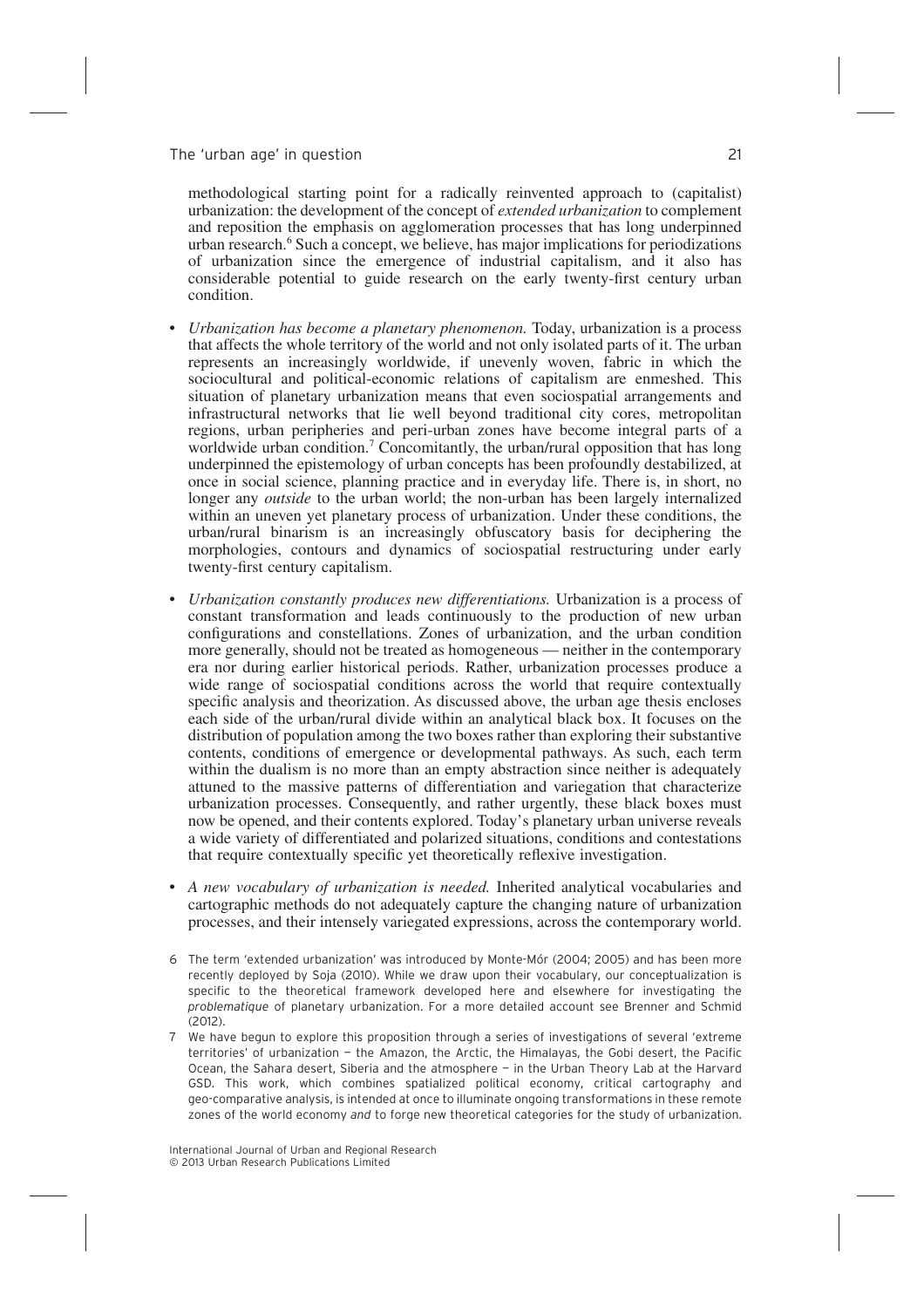Emergent patterns and pathways of planetary urbanization therefore require the development of new analytical approaches, methods and concepts, including experimental and speculative ones, as well as new visualizations of evolving sociospatial and sociometabolic conditions. In short, a new lexicon of urbanization processes and forms of territorial differentiation is required in order to grasp the unstable, rapidly changing geographies of early twenty-first century capitalism.8

The analytic maneuvers proposed here are no doubt contentious, and they surely require further, more detailed elaboration elsewhere. While many readers may object to the admittedly radical methodological consequences we have derived from our critique of urban age discourse, we hope that our proposals will help stimulate a wider debate regarding how best to conceptualize the contemporary global urban condition. From our point of view, such a debate is long overdue not only among urbanists, but among all scholars, practitioners and activists concerned with understanding, and thereby reshaping, the sociospatial fabric of our shared planetary existence.

Neil Brenner [\(nbrenner@gsd.harvard.edu\)](mailto:nbrenner@gsd.harvard.edu), Graduate School of Design, Harvard University, Gund Hall, 48 Quincy Street, Cambridge, Massachusetts 02138, USA and Christian Schmid [\(schmid@arch.ethz.ch\)](mailto:schmid@arch.ethz.ch), Institut Stadt der Gegenwart, ETH Zürich, HIL E 64.2, Wolfgang-Pauli-Str. 15, 8093 Zürich Hönggerberg, Switzerland.

## References

- Anand, N. and A. Rademacher (2011) Housing in the urban age. *Antipode* 43.5, 1748–72.
- Angel, S. (2011) *Making room for a planet of cities*. Policy Focus Report, Lincoln Institute of Land Policy, Cambridge, MA.
- Ash, C., B. Jasny, L. Robert, R. Stone and A. Sugden (2008) Reimagining cities. *Science* 319.5864, 739.
- Berger, A. (2006) *Drossscape: wasting land in urban America*. Princeton Architectural Press, New York, NY.
- Berry, B. (1961) City size distributions and economic development. *Economic Development and Cultural Change* 9.4, 573–88.
- Bloom, D., D. Canning, G. Fink, T. Khanna and P. Salyer (2010) Urban settlement: data, measures, trends. In J. Beall, B. Guha-Khasnobis and R. Kanbur (eds.), *Urbanization and development*, Oxford University Press, Oxford.
- Bocquier, P. (2004) World urbanization prospects: an alternative to the UN model of projection compatible with urban transition theory. Document de Travail DIAL, Unité de Recherche CIPRÉ, Paris.
- Brenner, N. (2004) *New state spaces*. Oxford University Press, New York, NY.
- Brenner, N. (2012) Louis Wirth's radiant urbanism: a contribution to the investigation of world urbanization. Working paper, Urban Theory Lab, Harvard GSD, Cambridge, MA.
- Brenner, N. (2013) Theses on urbanization. *Public Culture* 25.1, 85–114.
- Brenner, N. and N. Katsikis (2013) *Is the world urban? Towards a critique of geospatial ideology*. Strelka Press, Moscow.
- Brenner, N. and C. Schmid (2011) Planetary urbanization. In M. Gandy (ed.), *Urban constellations*, Jovis, Berlin.
- 8 Several projects to develop such a vocabulary are under way; these build upon the concepts, methods and cartographic strategies developed in an earlier investigation of the urban fabric of Switzerland produced by ETH Studio Basel (Diener *et al*., 2006). More recently, the research project on 'Patterns and pathways of planetary urbanization', organized through the ETH Future Cities Laboratory Singapore, is comparing urbanization processes in nine large urban areas (Tokyo, Hong Kong/Shenzhen, Singapore, Kolkata, Istanbul, Lagos, Paris, Mexico City and Los Angeles). By exploring the wide variety of contemporary urbanization processes, this project is intended to destabilize inherited concepts of the urban and to productively expand our urban imagination (see Schmid, 2012).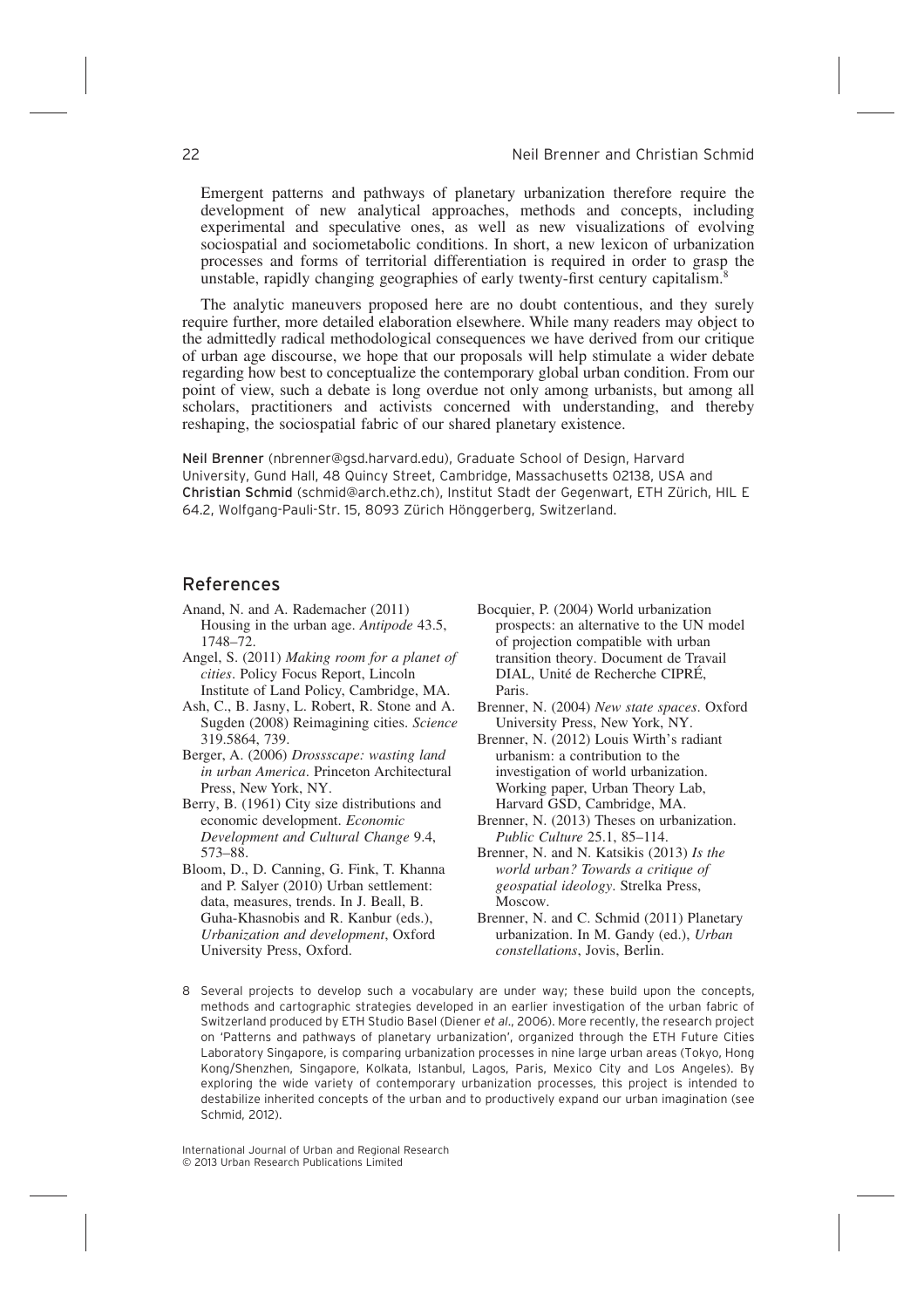- Brenner, N. and C. Schmid (2012) Towards a theory of extended urbanization. Working paper, Urban Theory Lab, Harvard GSD, Cambridge, MA and ETH Zurich.
- Brockerhoff, M. (2000) An urbanizing world. *Population Bulletin* 55.3, 3–43.

Burdett, R. and P. Rode (2006) The urban age project. In R. Burdett and D. Sudjic (eds.), *The endless city*, Phaidon, London.

Burdett, R. and D. Sudjic (eds.) (2006) *The endless city*. Phaidon, London.

Burdett, R. and D. Sudjic (eds.) (2010) *Living in the endless city*. Phaidon, London.

Castells, M. (1977 [1972]) *The urban question: a Marxist approach*. MIT Press, Cambridge, MA.

Castells, M. (2002) Preface. In P. Evans (ed.), *Livable cities?*, University of California Press, Berkeley, CA.

Champion, T. (2004) Lest we re-invent the wheel: lessons from previous experience. In T. Champion and G. Hugo (eds.), *New forms of urbanization*, Ashgate, London.

Champion, T. and G. Hugo (2004) Introduction. In T. Champion and G. Hugo (eds.), *New forms of urbanization*, Ashgate, London.

Cohen, B. (2004) Urban growth in developing countries. *World Development* 32.1, 23–51.

Davis, K. (1945) The world demographic transition. *Annals of the American Academy of Political and Social Science* 237.1, 1–11.

Davis, K. (1955) The origins and growth of urbanization in the world. *American Journal of Sociology* 60.5, 429–37.

Davis, K. (1959) *The world's metropolitan areas*. International Urban Research, Institute for International Studies, University of California Press, Berkeley and Los Angeles, CA.

Davis, K. (1965) The urbanization of the human population. *Scientific American* 213.3, 40–53.

Davis, K. (1969) *World urbanization 1950–1970, Volume I: basic data for cities, countries and regions*. Population Monograph Series No. 4, Institute of International Studies, University of California, Berkeley, CA.

Davis, K. (1972) *World urbanization 1950–1970, Volume II: analysis of trends, relationships and development*. Population Monograph Series No. 9, Institute of International Studies, University of California, Berkeley, CA.

Davis, K. and H. Hertz Golden (1954) Urbanization and the development of pre-industrial areas. *Economic Development and Cultural Change* 3.1, 6–26.

Davis, M. (2006) *Planet of slums*. Verso, London.

Diener, R., J. Herzog, M. Meili, P. de Meuron and C. Schmid (2006) *Switzerland: an urban portrait*. Volumes 1–4, ETH Studio Basel, Birkhäuser, Basel.

- Elden, S. (2010) Land, terrain, territory. *Progress in Human Geography* 34.6, 799–817.
- Gans, H. (2009) Some problems of and futures for urban sociology. *City and Community* 8.3, 211–19.

Gibbs, J. and L. Schnore (1960) Metropolitan growth: an international study. *American Journal of Sociology* 66.2, 160–70.

Gleeson, B. (2012) Critical commentary. The urban age: paradox and prospect. *Urban Studies* 49.5, 931–43.

Glissant, E. (ed.) (1984) The urban explosion. *The UNESCO Courier* 38, 24–30.

Goonewardena, K. (2005) The urban sensorium: space, ideology, and the aestheticization of politics. *Antipode* 37.1, 46–71.

Halfacree, K. (2004) Rethinking 'rurality'. In T. Champion and G. Hugo (eds.), *New forms of urbanization*, Ashgate, London.

Hall, P. and K. Pain (2006) *The polycentric metropolis*. Earthscan, London.

Hoyt, H. (1966 [1962]) World urbanization. Reprinted in *According to Hoyt: 50 years of Homer Hoyt*, Homer Hoyt, Washington, DC.

Jameson, F. (1988) Cognitive mapping. In L. Grossberg and C. Nelson (eds.), *Marxism and the interpretation of culture*, University of Illinois Press, Chicago, IL.

Jessop, B., N. Brenner and M. Jones (2008) Theorizing sociospatial relations. *Environment and Planning D: Society and Space* 26.3, 389–401.

Koolhaas, R. (2000) *Mutations: Harvard project on the city*. Actar, Barcelona.

Lefebvre, H. (2003 [1970]) *The urban revolution*. Translated by Robert Bonnono, University of Minnesota Press, Minneapolis, MN.

Madden, D. (2012) City becoming world: Nancy, Lefebvre and the global-urban imagination. *Environment and Planning D: Society and Space* 30.5, 772–87.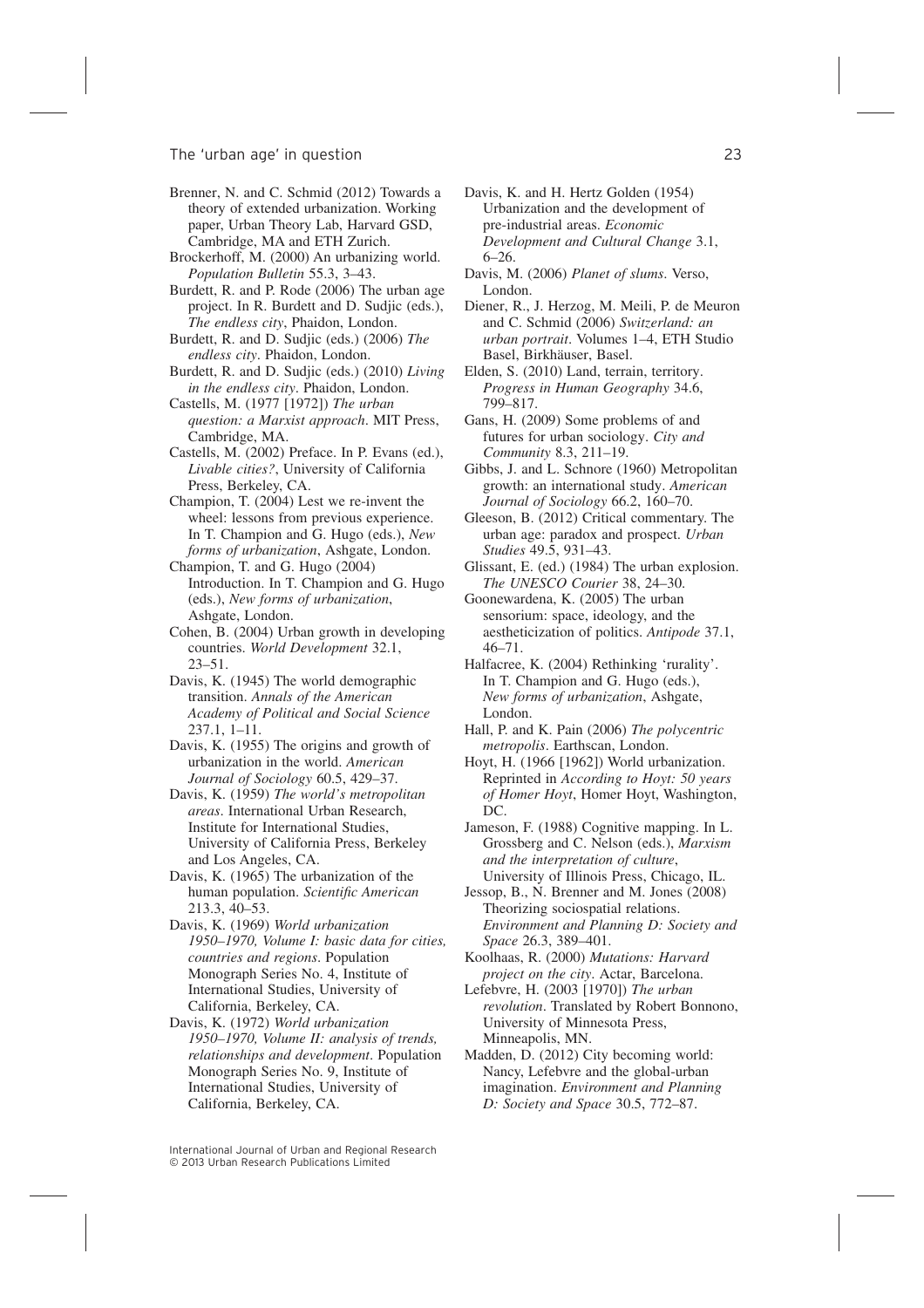- Marx, K. and F. Engels (2000 [1848]) The communist manifesto. In D. McLellan (ed.), *Karl Marx: selected writings*, second edition, Oxford University Press, Oxford.
- McGee, T. (2008) Managing the rural-urban transformation in East Asia in the 21st century. *Sustainability Science* 3.1, 155–67.
- McKinsey Global Institute (2011) *Urban world: mapping the economic power of cities*. McKinsey, London.
- Merrifield, A. (2011) The right to the city and beyond. *City* 15.3/4, 468–76.
- Monte-Mór, R.L.M. (2004) Modernities in the jungle: extended urbanization in the Brazilian Amazon. Unpublished PhD dissertation, Department of Urban Planning, University of California Los Angeles, Los Angeles, CA.
- Monte-Mór, R.L.M. (2005) What is the urban in the contemporary world? *Cadernos de Saúde Pública* 21.3, 942–48.
- Montgomery, M. (2010) The demography of the urban transition: what we know and don't know. In G. Martine, G. McGranahan, M. Montgomery and R. Fernandez-Castilla (eds.), *The new global frontier*, Earthscan, London.
- Montgomery, M. and D. Balk (2011) The urban transition in developing countries. In E. Birch and S. Wachter (eds.), *Global urbanization*, University of Pennsylvania Press, Philadelphia, PA.
- Peck, J. and N. Theodore (2010) Recombinant workfare, across the Americas: transnationalizing 'fast' social policy. *Geoforum* 41.2, 195–208.
- Potere, D. and A. Schneider (2007) A critical look at representations of urban areas in global maps. *GeoJournal* 69, 55–80.
- Potere, D., A. Schneider, S. Angel and D. Civco (2009) Mapping urban areas on a global scale: which of the eight maps now available is more accurate? *International Journal of Remote Sensing* 30.24, 6531–58.
- Robinson, J. (2011) Cities in a world of cities: the comparative gesture. *International Journal of Urban and Regional Research* 53.1, 1–23.
- Roy, A. (2009) The 21st-century metropolis: new geographies of theory. *Regional Studies* 43.6, 819–30.
- Satterthwaite, D. (2007) The transition to a predominantly urban world and its underpinnings. Human Settlements Discussion Paper, International Institute

for Environment and Development (IIED), London.

- Satterthwaite, D. (2010) Urban myths and the mis-use of data that underpin them. In J. Beall, B. Guha-Khasnobis and R. Kanbur (eds.), *Urbanization and development*, Oxford University Press, Oxford.
- Sayer, A. (1992) *Method in social science*. Second edition, Routledge, New York, NY.
- Schmid, C. (2006) Theory. In R. Diener, J. Herzog, M. Meili, P. de Meuron and C. Schmid, *Switzerland: an urban portrait*, Volume 1, 163–221, ETH Studio Basel, Birkhäuser, Basel.
- Schmid, C. (2012) Patterns and pathways of global urbanization: towards comparative analysis. In J. Acebillo (ed.), *Globalization of urbanity*, Università della Svizzera Italiana and Actar, Barcelona.
- Schnore, L. (1964) Urbanization and economic development: the demographic contribution. *American Journal of Economics and Sociology* 23.1, 37–48.
- Scruton, P. (2007) The new urban world. *The Guardian*, 27 June [WWW document]. URL [http://image.guardian.co.uk/sys](http://image.guardian.co.uk/sys-files/Guardian/documents/2007/06/27/URBAN_WORLD_2806.pdf) [-files/Guardian/documents/2007/06/27/](http://image.guardian.co.uk/sys-files/Guardian/documents/2007/06/27/URBAN_WORLD_2806.pdf) [URBAN\\_WORLD\\_2806.pdf](http://image.guardian.co.uk/sys-files/Guardian/documents/2007/06/27/URBAN_WORLD_2806.pdf) (accessed 15 June 2012).
- Soja, E. (2000) *Postmetropolis*. Blackwell, Cambridge, MA.
- Soja, E. (2010) Regional urbanization and the end of the metropolis era. In G. Bridge and S. Watson (eds.), *The new Blackwell companion to the city*, Blackwell, Cambridge, MA.
- Soja, E. and M. Kanai (2006) The urbanization of the world. In R. Burdett and D. Sudjic (eds.), *The endless city*, Phaidon, London.
- Taylor, P.J. (1994) The state as container: territoriality in the modern world-system. *Progress in Human Geography* 18.2, 151–62.
- Taylor, P.J. (2002) *A brief guide to quantitative data collection at GaWC, 1997–2001*. Globalization and World Cities Research Network, Loughborough University [WWW document]. URL [http://](http://www.lboro.ac.uk/gawc/guide.html) [www.lboro.ac.uk/gawc/guide.html](http://www.lboro.ac.uk/gawc/guide.html) (accessed 30 May 2012).
- Theodore, N. and J. Peck (2012) Framing neoliberal urbanism: translating 'commonsense' urban policy across the OECD zone. *European Urban and Regional Studies* 19.1, 20–41.